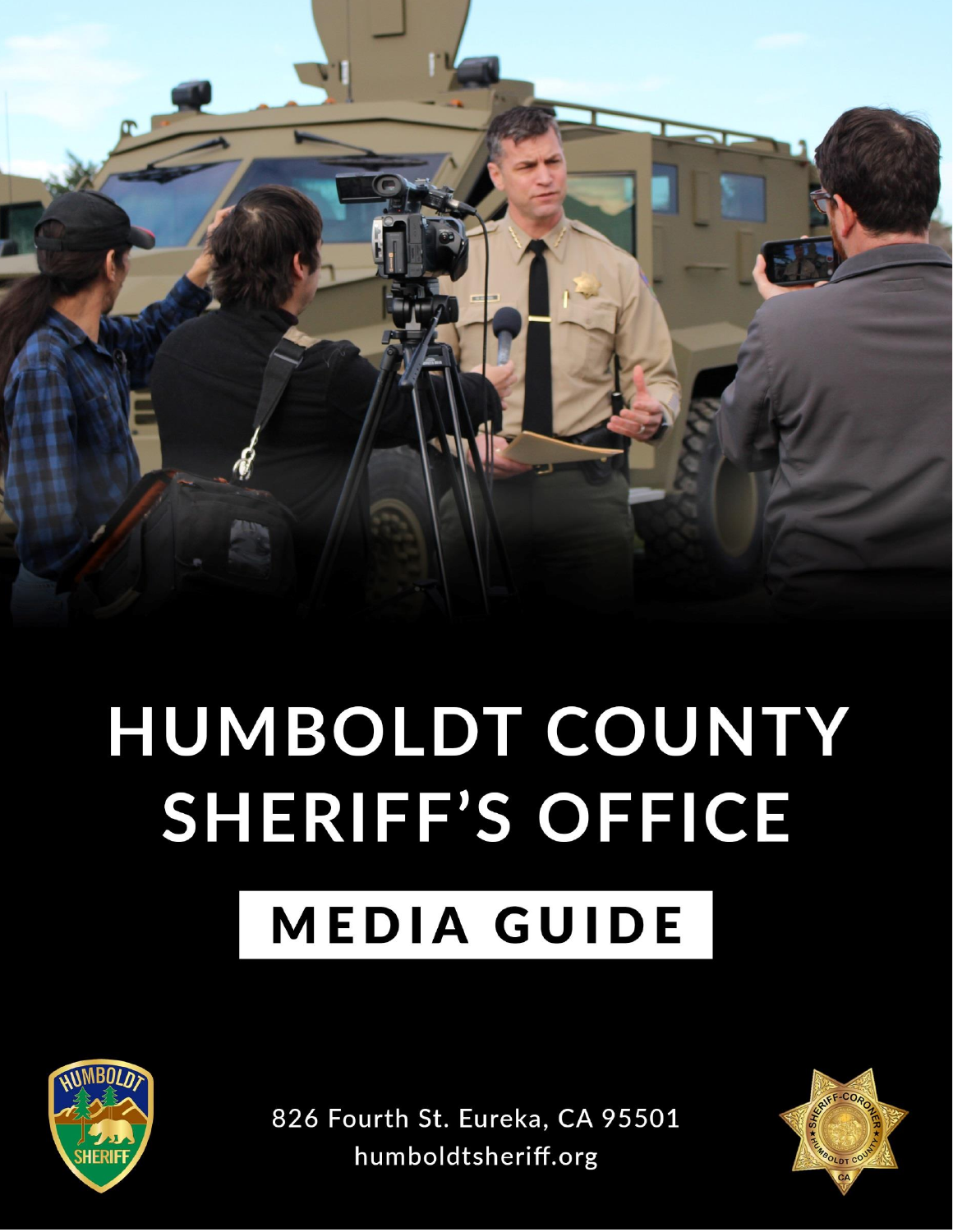## Overview

As a major source of news in Humboldt County, the purpose of this guide is educate members of the media about resources available through the Humboldt County Sheriff's Office.

The Humboldt County Sheriff's Office champions transparency and public information. As such, part of our service to the citizens of this community is by collecting and sharing important information. We believe a more informed community is one part to creating a safer community.

The Sheriff's Office is dedicated to responding to media inquiries as quickly, completely, and accurately as possible. The release of information to the media follows the Sheriff's Office's media policy and California law. This booklet is a reference guide only and is not intended to cover every possible situation.

This guide will help you know:

- What information is available from the Humboldt County Sheriff's Office
- How to best access information
- How to access information from the Sheriff's Office during breaking news or critical incidents
- When and why information may not be available
- How to obtain supporting or background information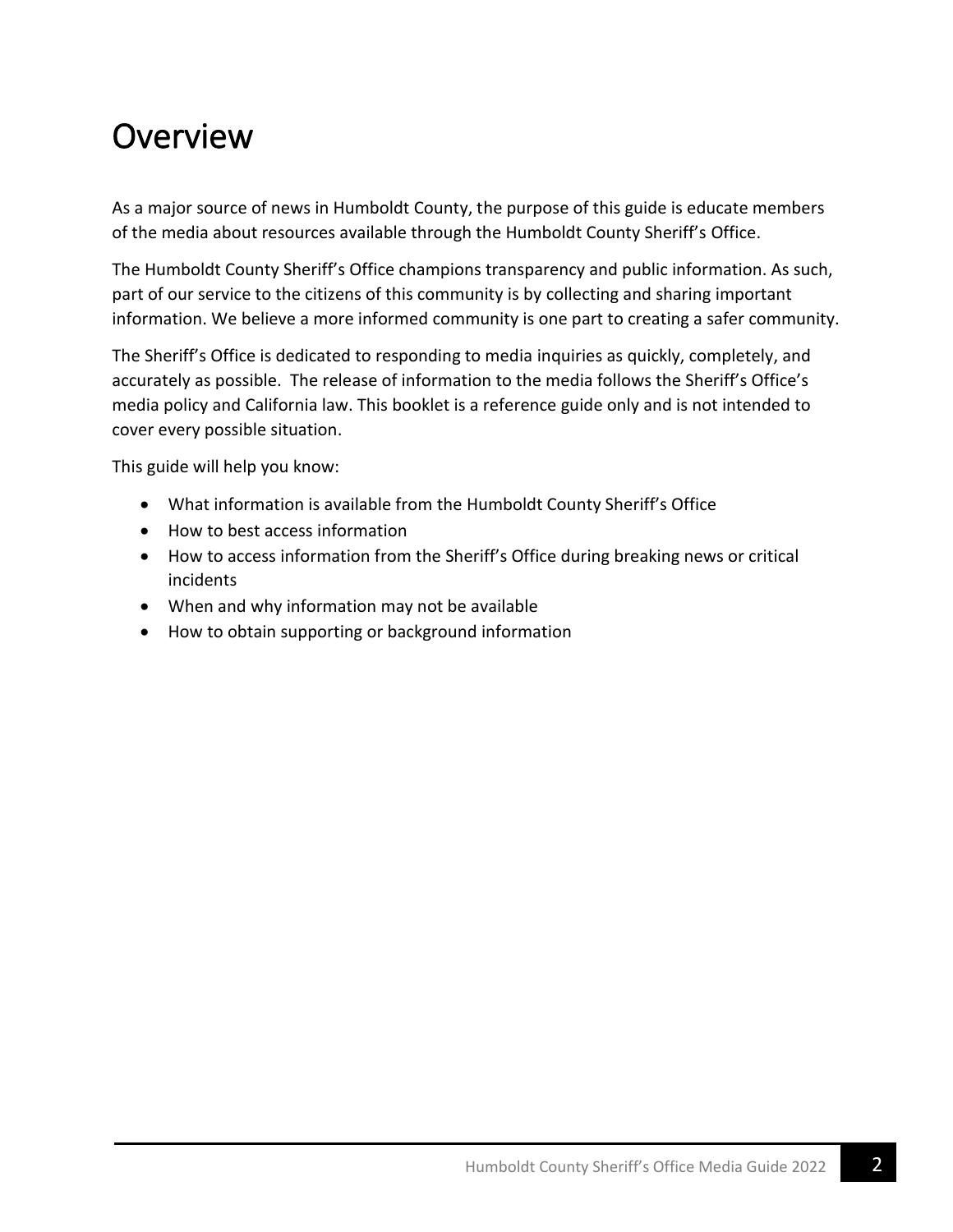## Accessing Information

#### Social Media

The Humboldt County Sheriff's Office utilizes social media to disseminate important public safety messaging, alert the public to breaking news, and cultivate community relationships through digital interaction. The Sheriff's Office will often post information to social media that may not go out in an official press release. We recommend following all of our social media channels to stay up to date on everything our office is doing in the community.

Sheriff's Office social media accounts are equipped to receive and respond to messages from the public. These message boxes are checked as regularly as possible. Please do not use social media as your primary means of requesting information from the Sheriff's Office as it may be some time before your message is read and responded to.

Occasionally, the Sheriff's Office may share to our social media a news article or video from one or more local media agencies. We do not play favorites, nor do we share this information to promote your agency. We share information that we deem to be relevant and adds to the public safety conversation. Please do not take offense if we chose to share another agency's articles over your own. There are many news agencies in Humboldt County and the Sheriff's Office regularly shares posts from all of the agencies.

The Sheriff's Office will never share posts that are inappropriate, factually incorrect, or provide coverage of local courts. As part of our policy, we do not comment on local court cases or proposed legislation.

#### Follow the Humboldt County Sheriff's Office on:

- 
- Twitter: twitter.com/HumCoSO
- 
- Facebook: facebook.com/HumboldtSheriff
- ଚ
	- Instagram: instagram.com/humboldtsheriff
- - YouTube: youtube.com/c/HumboldtSheriff



TikTok: @humboldtsheriff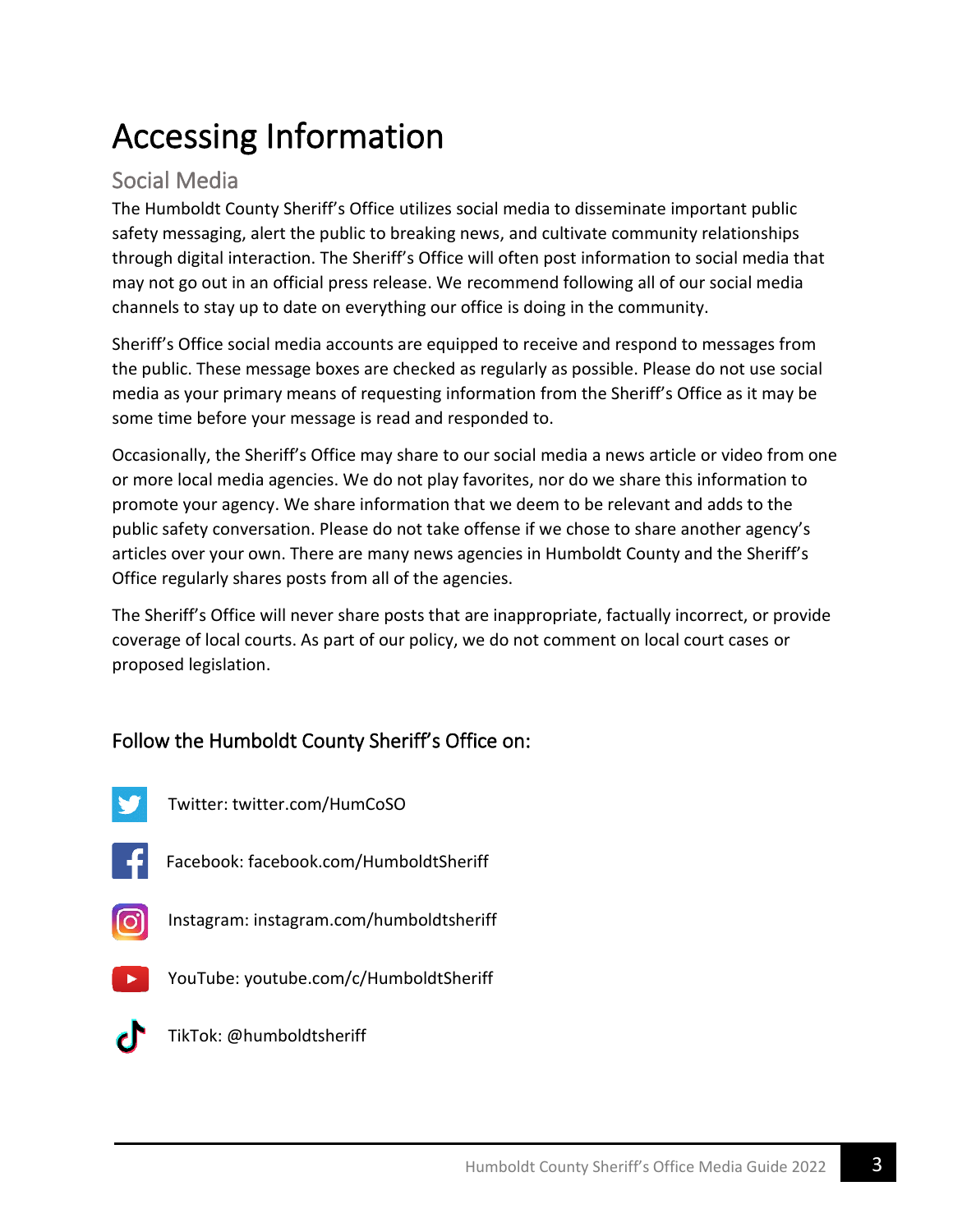#### Breaking News

#### **Breaking News is often posted FIRST on Twitter at @HumCoSO.**

Twitter updates on breaking news may be the only indication and confirmation of a breaking news incident. Twitter posts may be followed up on later by an official press release if warranted.

In the event of breaking news, depending on the scale of the incident, the Public Information Office may not be able to immediately respond to your request for information. The office will follow up on all inquiries in the order they were received with as much information as possible. Often, you may only get a confirmation of the incident occurring from the Public Information Office until more details have been collected and confirmed.

#### Press Releases

Humboldt County Sheriff's Office press releases are posted at [humboldtgov.org/sheriffnews](file://///CTY-FS-01/Sheriff/users/skarges1/Documents/MEDIA/media%20guide/humboldtgov.org/sheriffnews) and, at the same time they are published, are distributed via an automated email alert system. Links to the press release are then posted to the Sheriff's Office Facebook and Twitter accounts. Anyone may sign up to receive Humboldt County Sheriff's Office press releases by visiting [humboldtsheriff.org/subscribe](file://///CTY-FS-01/Sheriff/users/skarges1/Documents/MEDIA/media%20guide/humboldtsheriff.org/subscribe) or on our Sheriff News Page at: [humboldtgov.org/sheriffnews](file://///CTY-FS-01/Sheriff/users/skarges1/Documents/MEDIA/media%20guide/humboldtgov.org/sheriffnews) and click ["Subscribe to News Alerts"](https://humboldtgov.org/list.aspx?ListID=219) at the bottom of the screen.

Press release alerts via email from the Humboldt County Sheriff's Office will come from the address: [listserv@civicplus.com](mailto:listserv@civicplus.com) and will have the following in the subject line: [HCSO PRESS RELEASE]. Occasionally, you may receive an alert that says: "Modified News Flash," this means that the press release has been edited for accuracy and re-sent to subscribers. Please always check these alerts as you will find important information for accuracy purposes.

To receive email alerts in your inbox, please ensure that **listserv@civicplus.com** is set as a safe email recipient. If you have signed up for alerts but do not receive a press release, please first check your spam folder and then ensure that you are signed up to receive Sheriff's Office alerts prior to contacting the Public Information Office. Often email alerts that are not received are an error with your email system and not the distribution system.

**Nights / Weekends / Holidays:** Press releases may occasionally be sent out by Watch Sergeants or Lieutenants when the Public Information Officer is not on duty. In cases such as these, press releases will be emailed out in PDF or Word format. This email list is generated from the website subscription list. If you normally receive press release notifications via our web distribution list, you should continue to receive them on the weekends, just in a different format.

Members of the media will receive media advisories of events and press conferences not open to the public via email.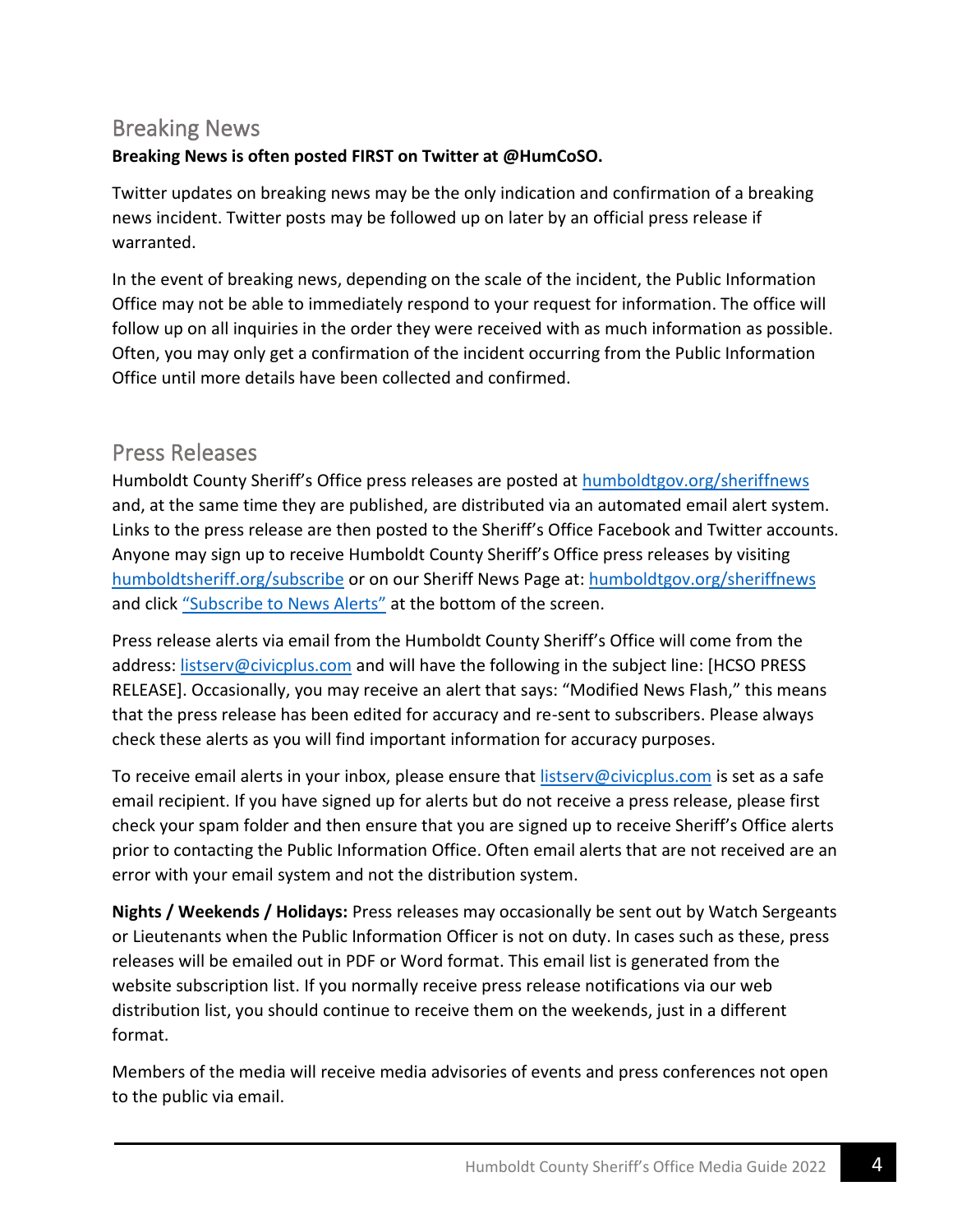#### Humboldt County Sheriff's Office Website

#### **Humboldtsheriff.org**

The Humboldt County Sheriff's Office website contains information regarding the essential functions of the Sheriff's Office, detailed information about each division of the Sheriff's Office, online crime reporting and crime tip reporting, daily calls for service logs, Humboldt County Correctional Facility booking and release reports, recent news, and more. This information is not duplicated in this media guide. Other helpful information tools found on our website include:

#### Citizen RIMS: [hcso.crimegraphics.com](file://///CTY-FS-01/Sheriff/users/skarges1/Documents/MEDIA/media%20guide/hcso.crimegraphics.com)

Citizen RIMS is a real-time crime information portal which offers the following information from the Sheriff's Office: Calls for Service Log (Media Bulletin), Crime Mapping, Missing Persons, Stolen Vehicles, Latest Arrests and Booking Photos, and Security Camera Registration.

#### Jail Booking and Release Reports: [humboldtgov.org/331/Jail-Reports](https://humboldtgov.org/331/Jail-Reports)

Jail reports are automatically published to this page. Reports are labeled by date published, not by date referenced. For example, a report published on March 17 would reflect information from the prior day, March 16.

#### Active Warrants List: [humboldtgov.org/2215/Warrants](https://humboldtgov.org/2215/Warrants)

The Active Warrants List provides information on all wanted persons with misdemeanor and felony warrants. This list is updated regularly.

#### Unsolved Cases Database: [humboldtgov.org/2772/Unsolved-Cases](https://humboldtgov.org/2772/Unsolved-Cases)

The Unsolved Cases Database lists unsolved homicide and/or missing persons cases held by the Humboldt County Sheriff's Office. This list does not include all homicides and missing persons for Humboldt County. Cases being investigated by other local law enforcement entities will not be on this list.

#### Transparency Portal: [humboldtsheriff.org/transparency](https://humboldtgov.org/2786/Transparency)

The Sheriff's Office Transparency Portal is a dedicated page on our website listing our department policies and procedures, the formal complaint process, and how to make a California Public Records Act request. On this page you can also find all records released under California SB 1421 and AB 748.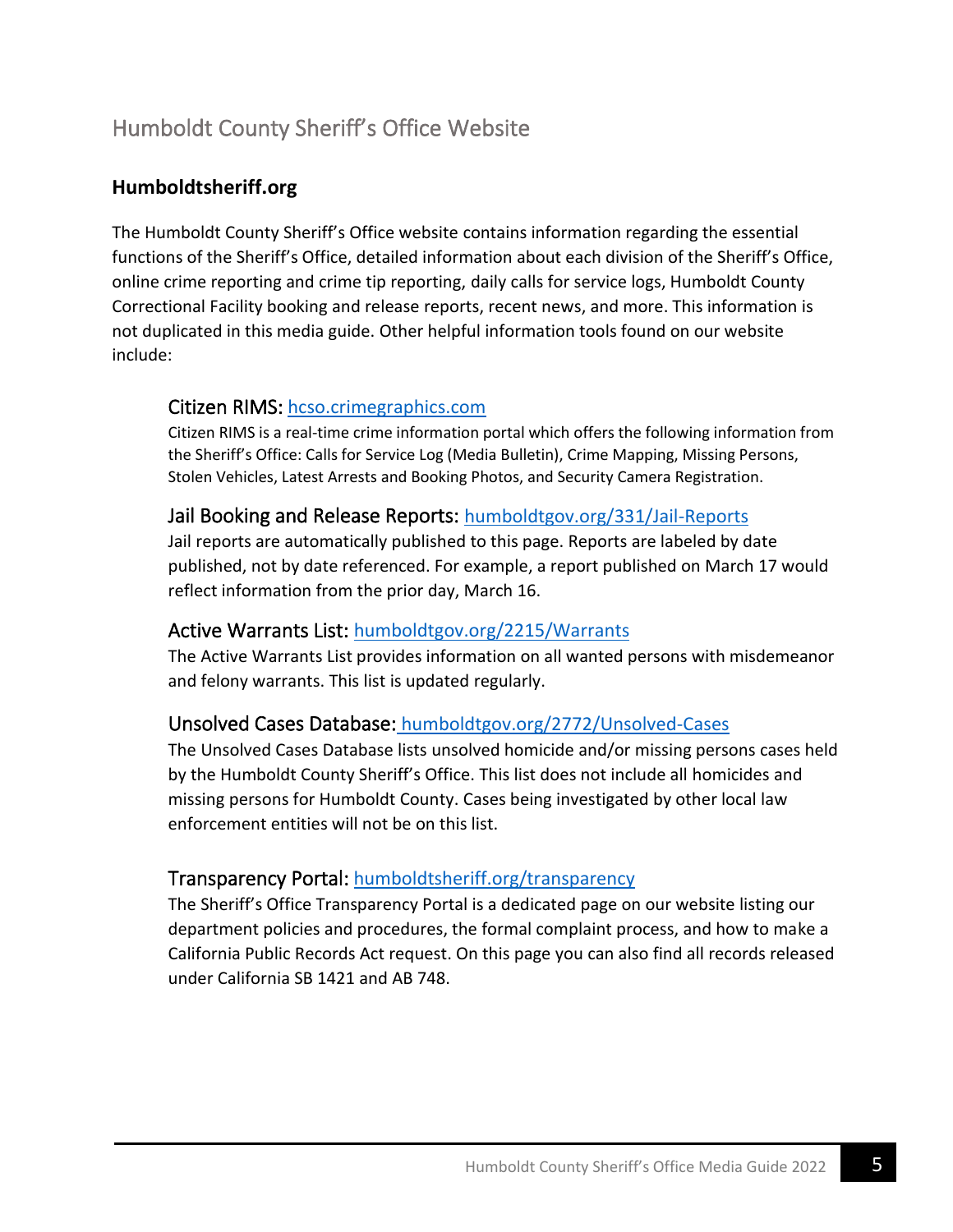#### Who to Contact for Information

#### Contacting the Public Information Officer (PIO)

The Sheriff's Public Information Officer manages media inquiries, public education, and community relations for the Humboldt County Sheriff's Office and its divisions, including the Humboldt County Coroner's Office and the Sheriff's Office of Emergency Services. The Public Information Officer is authorized to act as a department spokesperson.

Public Information Officer Line: (707) 476-2448, Cell: 707-496-3741

[Skarges1@co.humboldt.ca.us](mailto:Skarges1@co.humboldt.ca.us) or [hso@co.humboldt.ca.us](mailto:hso@co.humboldt.ca.us)

The Public Information Officer Line is answered as quickly as possible during normal business hours. If daily demands mean the phone is not answered, please leave a message and it will be returned as soon as possible. Please note, an email may be responded to more quickly than a phone call.

**Weekends, Nights, Holidays:** The Humboldt County Sheriff's Office does not staff a PIO during the evening or weekends. The Public Information Officer may be called in during off hours by department sergeants or lieutenants for large-scale incidents. Information about ongoing investigations is released as the investigation allows and at the direction of the investigating officers. Press releases regarding incidents occurring over the weekend or holidays will be published on the PIO's next regularly scheduled workday or when information is available.

**Please note:** Calling our substations, divisions (including Coroner's Office and Office of Emergency Services), or staff directly for information will likely lead to a referral to talk to the Public Information Officer. This is to ensure that accurate information is disseminated to all members of the media fairly. The Humboldt County Sheriff's Office does not play favorites or offer "exclusive tips" to members of the media.

#### Who to Contact During Breaking News

Contact the Public Information Officer for information relating to breaking news. Please know, if you call the Public Information Office immediately after a report goes out over the police radio, we may have no more information than you do. It may be at least 30 minutes, sometimes longer, until details are available for public release. Requests for further information will be followed up on in the order they are received.

For *breaking news only* on weekends, nights, and holidays, the Watch Sergeant\* may be able to provide information. To contact the Watch Sergeant please call our non-emergency dispatch at (707) 445-7251. If a major incident is occurring, our dispatchers may be tied up on our emergency lines and may be unable to answer your call. Please wait and try again later.

**\****A note about what the Watch Sergeant can give you:* The Watch Sergeant may be able to provide basic information about breaking crime incidents. However, due to staffing levels, the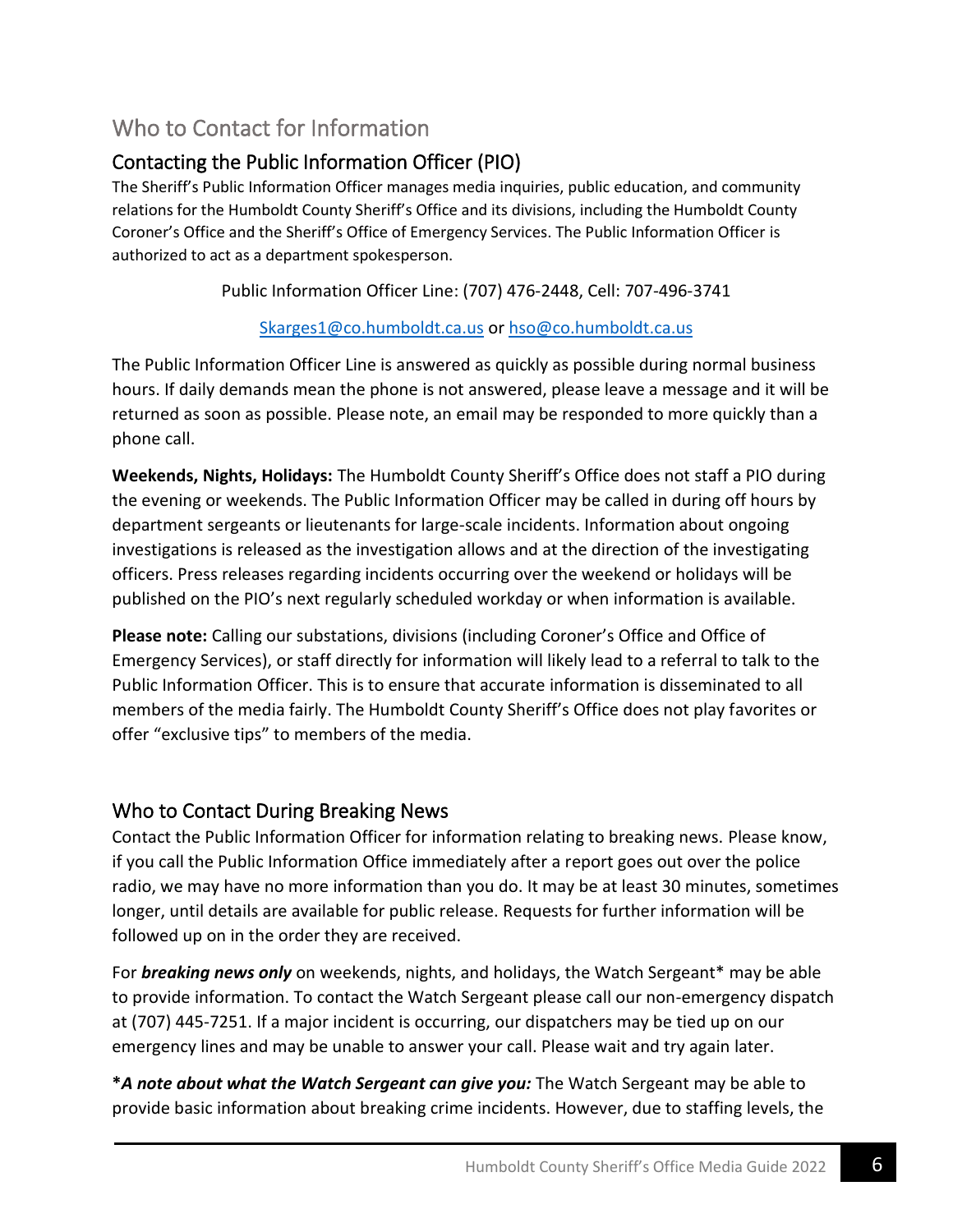Watch Sergeant is often not in the office- but out responding to calls. You may not be able to immediately contact the Sergeant but will likely be asked to leave a message for call back.

Watch Sergeants are in the patrol division and are *not* briefed on cases that involve detectives or ongoing investigations (different divisions – different jobs). If you'd like a weekend, evening, or holiday follow up on an ongoing investigation, please plan ahead and get the information from the Public Information Officer during normal business hours.

#### Who to Contact During Natural Disasters

During natural disasters or other emergencies requiring a large, coordinated response, the Sheriff's Office of Emergency Services may activate its Emergency Operations Center (EOC). One function of the EOC is Public Information. During an EOC activation in which the Joint Information Center (JIC) has not been activated, your primary Public Information Contact will be the Sheriff's Public Information Office. Please contact the Public Information Officer via email or cell phone for information in the event of an EOC activation.

During an EOC activation, a Public Information Line may be established to help answer community questions. Members of the media may also call this line for information. Your call will likely be routed to the Public Information Officer. The following tools are used by the County of Humboldt for emergency alerting and information purposes:

#### Humboldt ALERT: [humboldtgov.org/alerts](https://humboldtgov.org/2014/Emergency-Notifications)

Humboldt ALERT is the County's public alert and warning system. This is an opt-in system, meaning you must sign up to receive the alert. Humboldt ALERT allows the Office of Emergency Services to contact thousands of residents in minutes, so you can find out about an emergency right away using methods that you choose, such as email, phone, text message, or the Everbridge app. Because you may not be near a television or radio when something happens, a local text or email alert can be an extremely useful source for critical information. Sign up for Humboldt Alert at: [humboldtgov.org/alerts.](https://humboldtgov.org/2014/Emergency-Notifications)

#### Zonehaven AWARE: [community.zonehaven.com](https://community.zonehaven.com/?latlon=40.7323141780935,-123.45385118861384&z=8.013323478670277)

The Sheriff's Office of Emergency Services, in collaboration with local governments and public safety partners, has established over 300 emergency zones throughout Humboldt County utilizing Zonehaven, an evacuation management platform. Zonehaven AWARE is not an emergency alert system. During an emergency, first responders will alert you to the threat through Humboldt ALERT, the County's emergency alert system and may also post updates on social media. Evacuation zone names, as designated in Zonehaven, will be used in county emergency alert notifications. In the event of an emergency, first responders and emergency service officials will use Zonehaven to determine necessary evacuations. From there, officials communicate evacuation orders and zone statuses to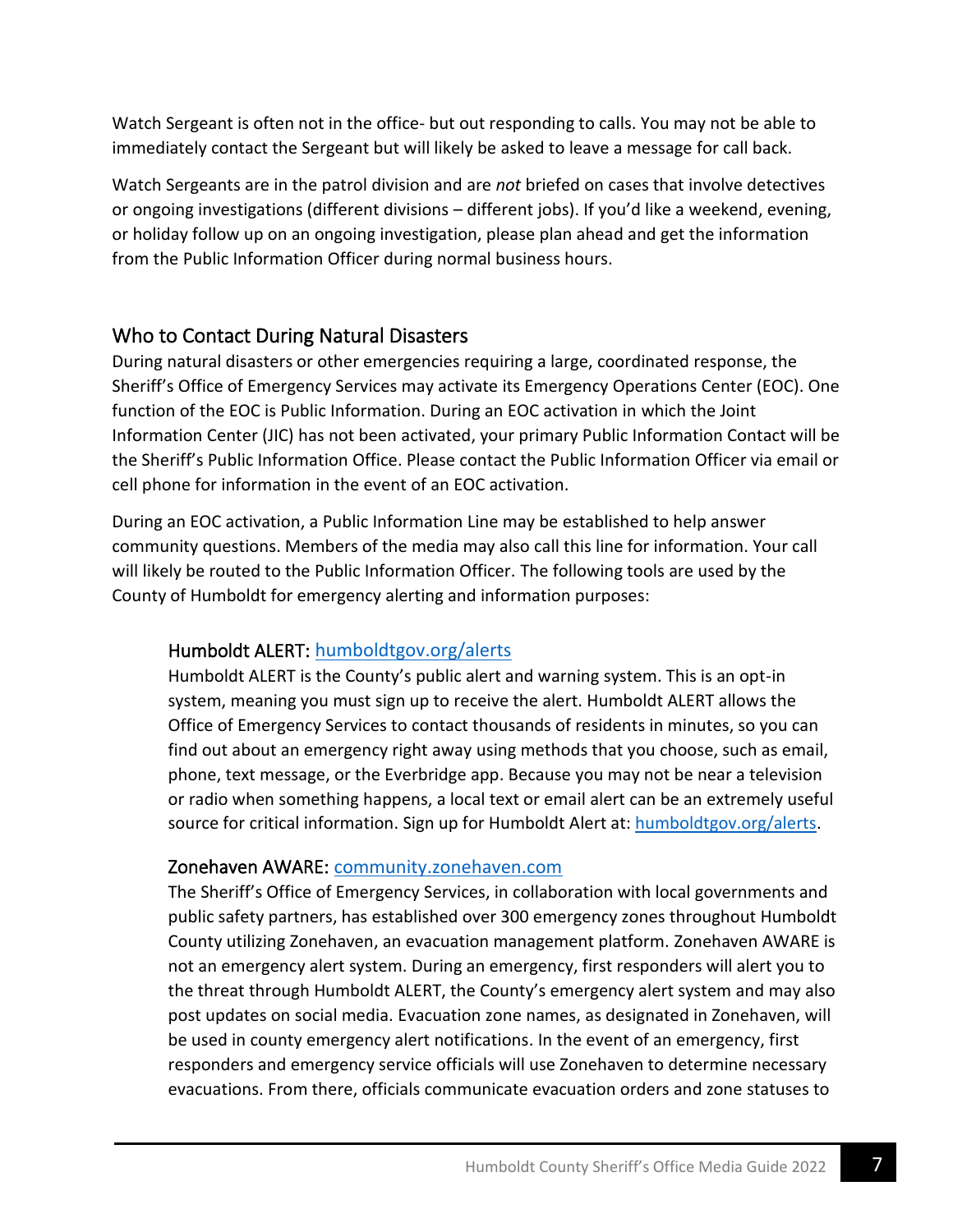the public through Humboldt Alert and the Zonehaven Community site. The map will be updated real-time to reflect current evacuation orders and warnings for impacted zones. Local cities utilizing other emergency alert systems such as Nixle or Code Red will also issue alerts to their respective zones should an emergency occur in that area.

#### OES Current Emergencies Page: [humboldtgov.org/2383/Current-Emergencies](https://humboldtgov.org/2383/Current-Emergencies)

The Sheriff's Office of Emergency Services' Current Emergencies webpage is a central source of all information related to an ongoing emergency. This page is updated regularly with current OES emergency information, maps, road closures, and resources.

#### Activation of the Joint Information Center (JIC)

In the event of a natural disaster or large-scale incident involving several local governments and agencies, the Sheriff's Office may initiate a county-wide coordinated response. To ensure that our community is receiving the most accurate information regarding public safety during a disaster or other large-scale critical incident, the county may choose to activate its Joint Information Center (JIC).

#### *What is a Joint Information Center (JIC)?*

A JIC is a group of representatives from the involved departments and agencies of an incident designated to handle public information needs. It serves as the 'hub' for the release of timely, accurate, consistent, and useful disaster related information to the public and to the media. Coordinated information means less confusion, inaccuracies, and duplication of effort.

#### *Where is the Joint Information Center (JIC) Located?*

The JIC is typically located at the Humboldt County Courthouse and is available to the public and media via telephone.

#### *How do I contact the Joint Information Center (JIC) for information?*

Notification of the activation of the JIC and contact information for the JIC will be distributed via an official county press release, available at [https://humboldtgov.org/Civicalerts.aspx.](https://humboldtgov.org/Civicalerts.aspx) Sign up to receive press releases from the County of Humboldt at [https://humboldtgov.org/list.aspx?ListID=251.](https://humboldtgov.org/list.aspx?ListID=251)

#### *How will I receive information from the Joint Information Center (JIC)?*

Once the JIC has been activated, all incident information will come from the JIC via the County's news distribution channels. Information may be released via press releases, news conferences, county website, and county social media channels. Information will also be available in the form of telephone inquiries and live interviews, as coordinated through the JIC. Visit<https://humboldtgov.org/395/Public-Information> to learn more about the County of Humboldt's public information functions.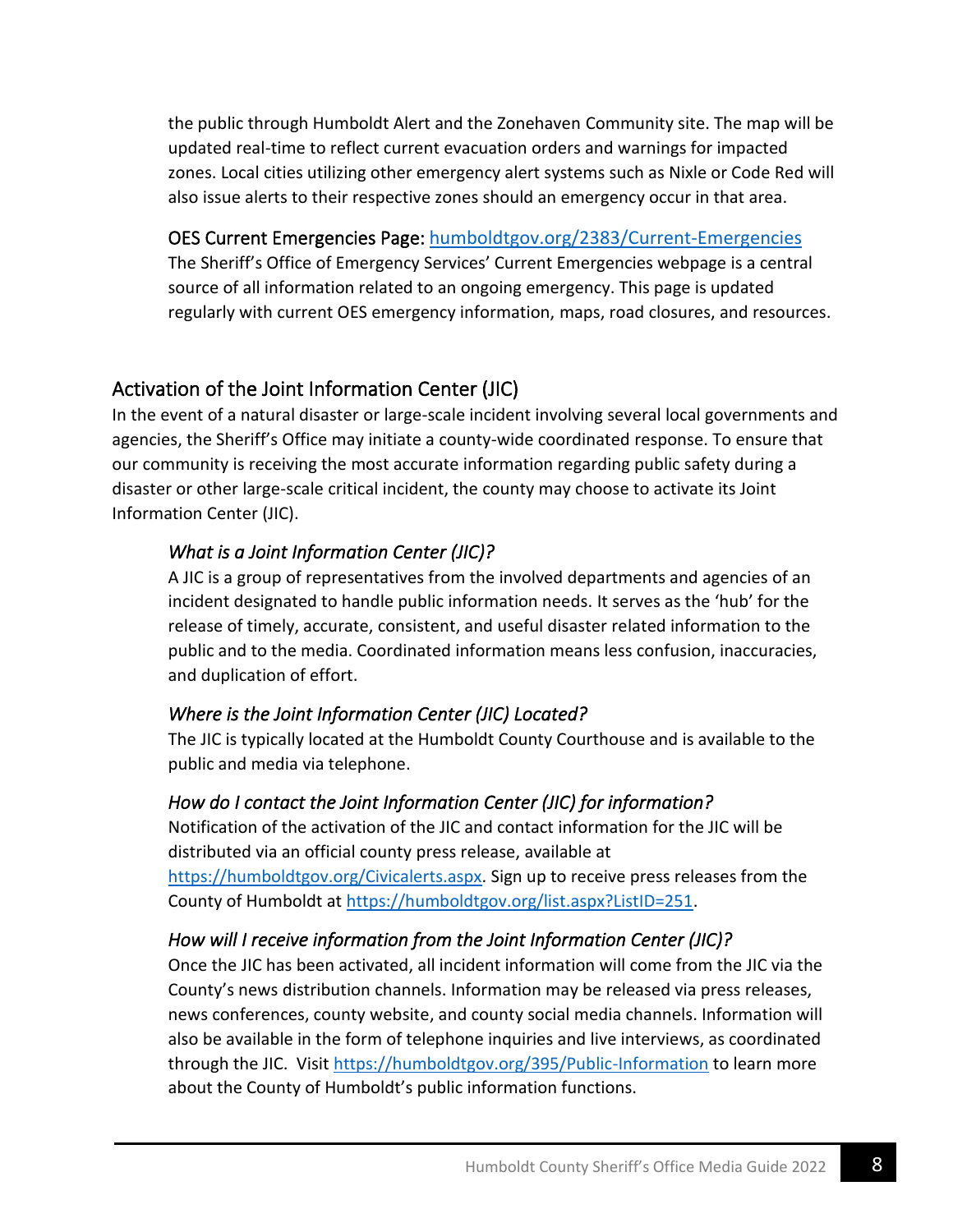#### Requesting Records

#### Records Request

The Humboldt County Sheriff's Office has an established process for requesting copies of cases and other information gathered during a law enforcement investigation entitled to specific individuals as defined in California Government Code § 6254(f): the victims of an incident, or an authorized representative thereof, an insurance carrier against which a claim has been or might be made, and any person suffering bodily injury or property damage or loss as a result of the below listed crimes. Additionally, autopsy and toxicology reports may be requested by any member of the public utilizing this records request process.

If you meet the above criteria, please use our [online Records Request Form](https://humboldtgov.org/FormCenter/Sheriffs-Office-7/Request-for-Records-Form-189) or [download the](https://humboldtgov.org/DocumentCenter/View/789)  [PDF version of this form](https://humboldtgov.org/DocumentCenter/View/789) from our website at [humboldtgov.org/2641/Records-Unit](https://humboldtgov.org/2641/Records-Unit) and return to the Humboldt County Sheriff's Office Main Station or via email at sheriffrecords@co.humboldt.ca.us. Following completion of this form, your request will be processed by the Humboldt County Sheriff's Office Records Division within 7 to 10 business days. You will be notified when records are available for pick up.

Please be advised that there may be a fee associated with the production of records. Fees must be paid upon receipt of records, in person or via mail, cash or check only. All fees are due at the time of pick up.

#### California Public Records Act (CPRA)

The CPRA entitles persons and business entities as members of the public to inspect public records in the possession of government agencies. Persons who have filed claims or litigation against the government, or who are investigating the possibility of so doing, generally retain their identity as members of the public. Representatives of the news media have no greater rights than members of the public.

The CPRA covers a variety of documents and information. This media guide does not cover the scale of information available by these requests. Requests for records should be as specific as possible so as to clearly define or identify the exact records to which access is sought. In most cases, the county will provide electronic copies or photocopies of the requested records to the requesting party. In some cases, depending on the volume or nature of the records, arrangements will be made for supervised access to the requested records.

A Public Records Act Request can be made in person at any Sheriff's Office station, over the phone, via email, or using our online Next Request tracking portal at [humboldtgov.nextrequest.com.](https://humboldtgov.nextrequest.com/) All CPRA requests are entered into Next Request to ensure proper response and we highly encourage using this portal to file your request, if able. Documents released to the public are also searchable at this website.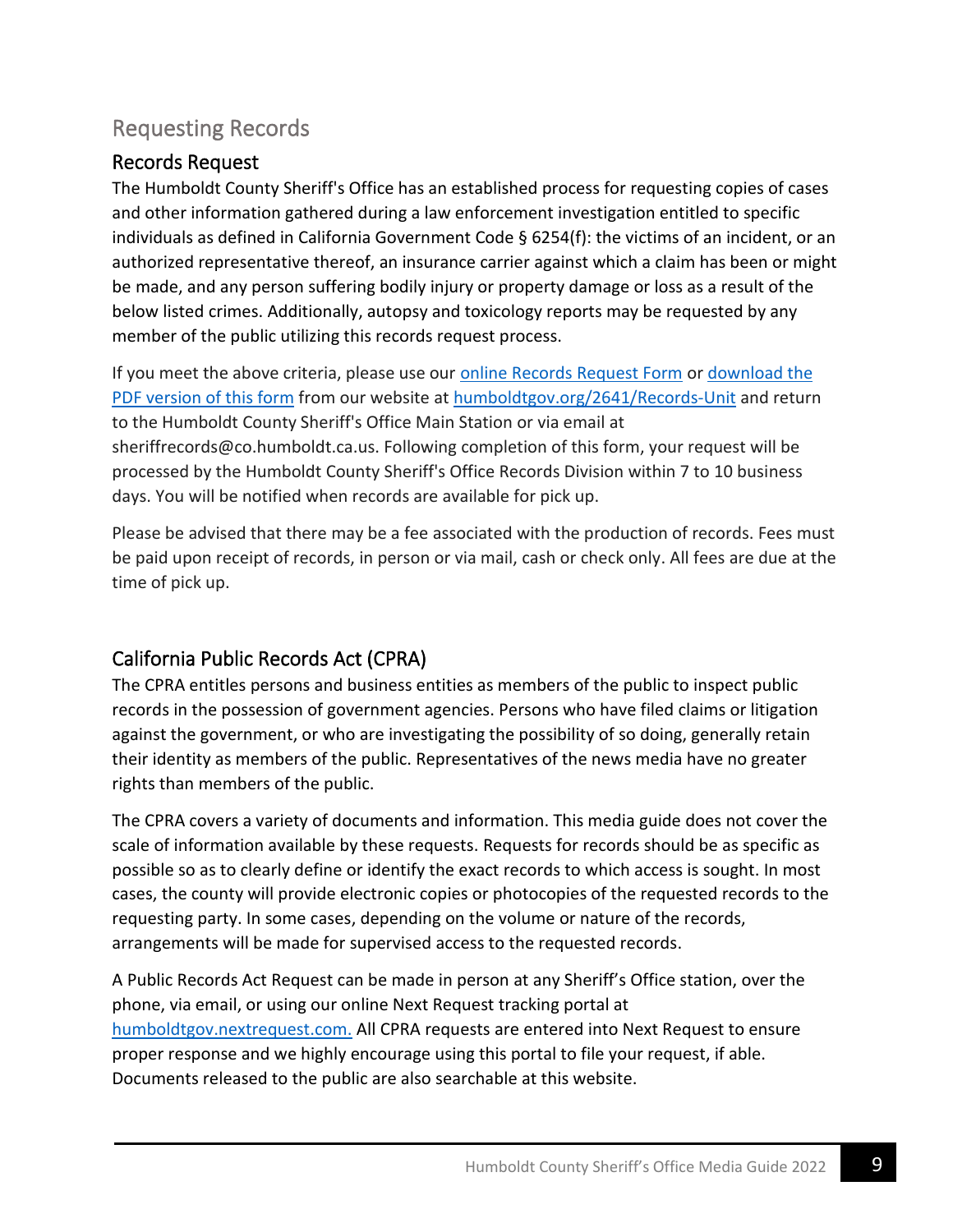## Information Available for Release

#### Crimes and Arrests

The Humboldt County Sheriff's Office follows California Government Code 6254 and the Sheriff's Office Media Policy when releasing information to the public.

#### What information is typically available:

- Type or nature of an event of crime
- General location, date, time, damages, general description of incident
- Name, sex, date of birth, physical description, city of residency of person arrested
- Time, place\* of arrest
- Place of suspect's detention, charges booked on including warrants, bail amount, booking photo\*\*, time and date of booking, time, date, and manner of release
- Names of officers involved in critical incidents will be released as soon as the information is available based on the needs of the resulting investigation

\* If the location of arrest/crime identifies victims, this information will not be available. To protect victims of crime, the Sheriff's Office will typically only give the block range and street name of a location, rather than providing an exact address.

\*\*Under California AB 1475, police departments and sheriff's offices are prohibited from sharing booking photos of non-violent criminal arrestees on social media unless the following specific circumstances exist:

- A police department or sheriff's office has determined that the suspect is a fugitive or an imminent threat to an individual or to public safety and releasing or disseminating the suspect's image will assist in locating or apprehending the suspect or reducing or eliminating the threat.
- A judge orders the release or dissemination of the suspect's image based on a finding that the release or dissemination is in furtherance of a legitimate law enforcement interest.
- There is an exigent circumstance that necessitates the dissemination of the suspect's image in furtherance of an urgent and legitimate law enforcement interest.

Booking photos may be included in the body of our press releases posted to our department website, or will be made available to members of the media upon request.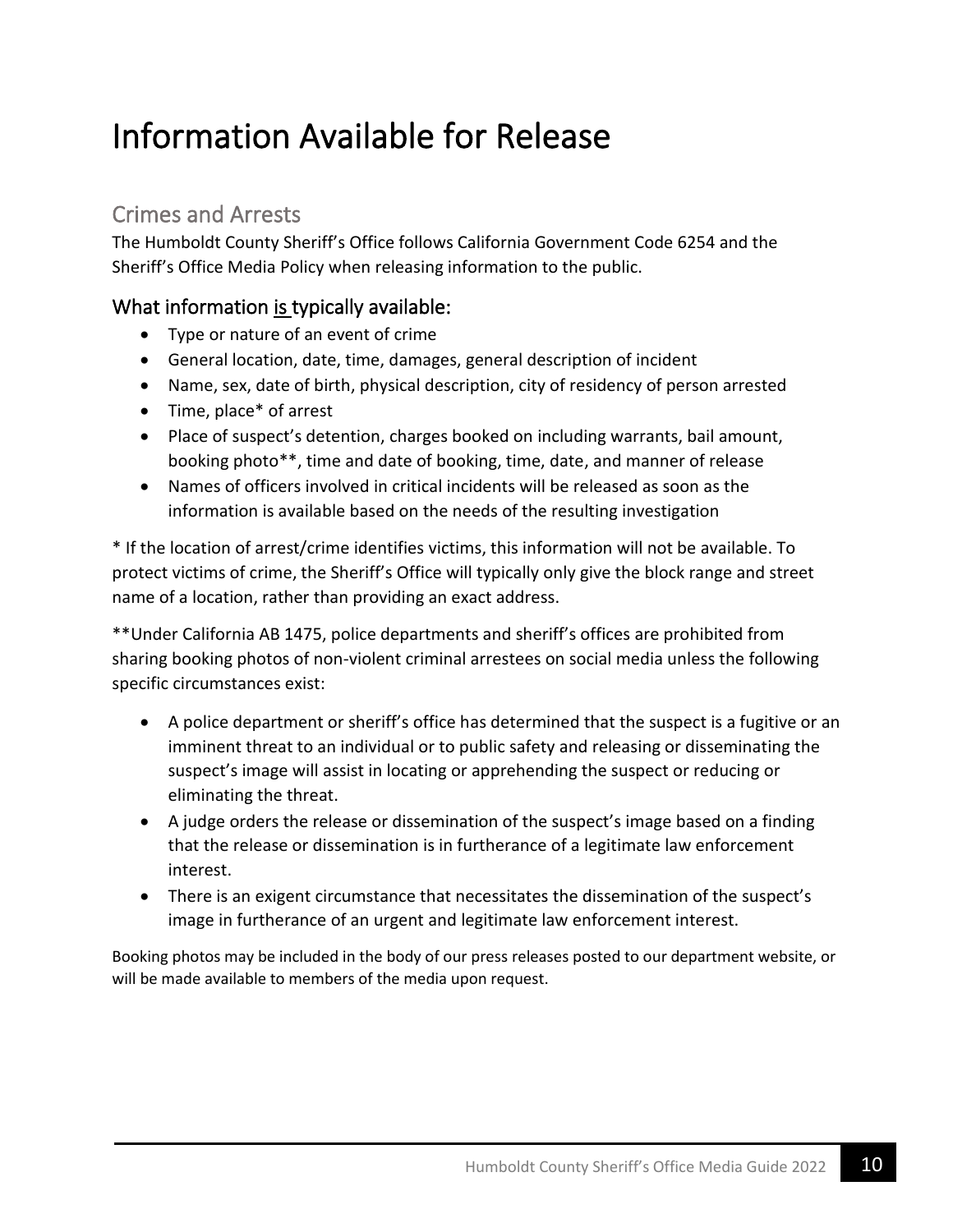#### What information may be available:

- Specific cause of death, if officially determined by the coroner. Cause of death may be withheld from release for specific criminal death investigations to protect the integrity of the investigation.
- Identity of deceased victims, if officially confirmed and release does not jeopardize the investigation
- Very general description of injuries sustained as viewed by the deputies; typically described a life threatening, non-life threatening, serious, moderate, or minor (as opposed to specific medical conditions)
- Updated status of victim: i.e. critical condition, stable condition

#### What information is not available:

The following information **is protected** by law under California Government Code 6254

- Identity or address of victims
- Identity or address of witnesses
- Identity of juvenile suspects
- Medical Conditions (HIPAA)
- Results of any investigative procedure, such as line ups, polygraphs tests, ballistics tests, etc.
- Information which, if prematurely released, may interfere with an investigation or apprehension of a suspect, such as the nature of leads, details of the crime known only to the perpetrator or law enforcement, information that may cause the suspect to flee or avoid arrest
- Evidence that may adversely affect a court proceeding
- Status of persons turned over to the custody of Health & Welfare, such as mental holds or child custody situations
- Photos of the deceased post-mortem or human remains\*
- DMV photos

\* A photo of the deceased taken pre-mortem may be released by the department if all of the following criteria apply: the person is a missing person, the photo has been released prior to the discovery of the individual's deceased status, the Sheriff's Office is requesting the public's help in locating that person. Once the person has been discovered deceased, additional photos will no longer be released. The Sheriff's Office **will not** confirm photos taken from social media accounts of any victim.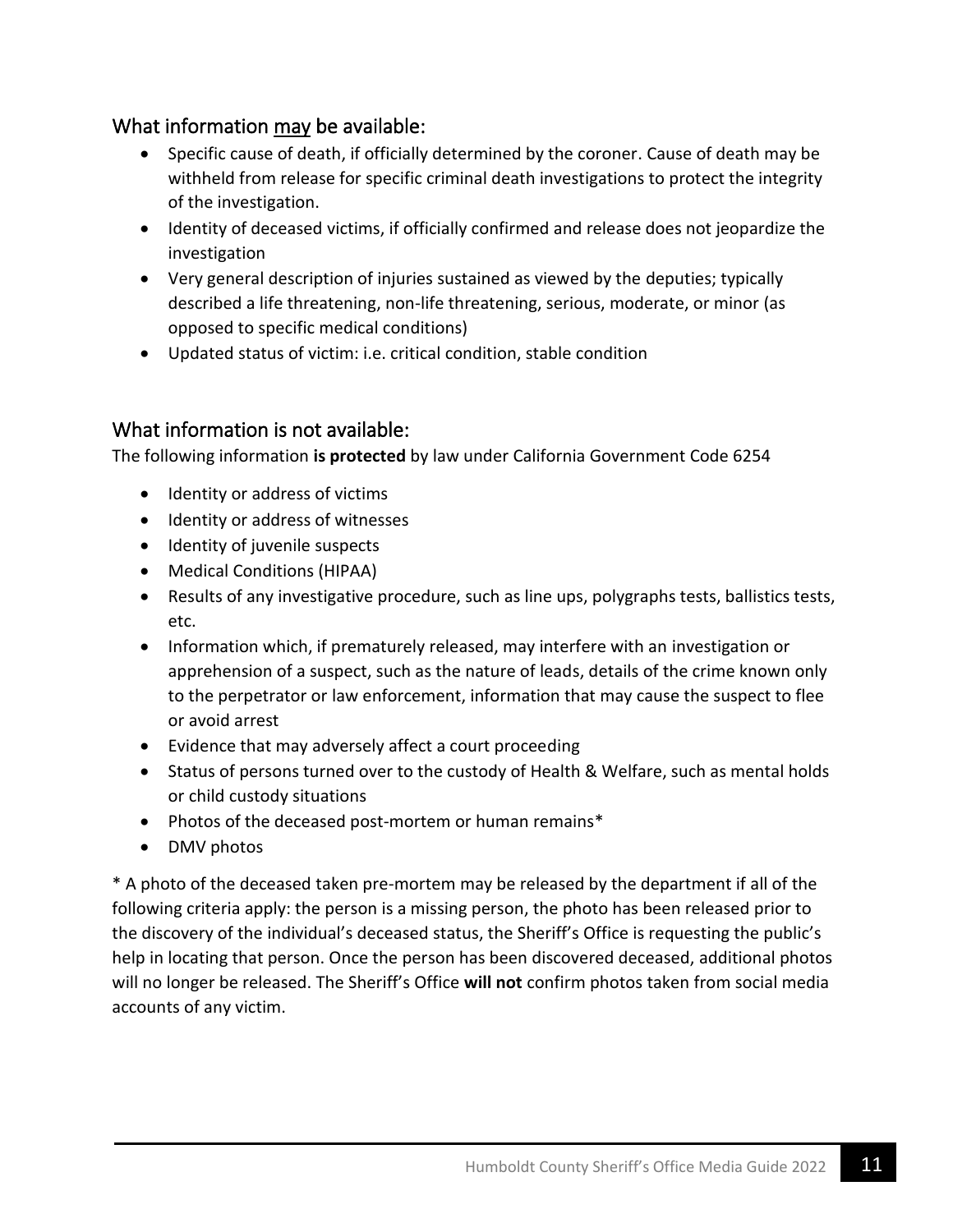#### Mental Health Holds and Child Custody

Sheriff's deputies routinely deal with people who have diagnosed or suspected mental illness. Medical conditions are protected under state and federal law. If a law enforcement action results in the hospitalization of an individual for treatment of mental illness, it's the policy of the Humboldt County Sheriff's Office to publicly state that the individual is in the custody of the Humboldt County Department of Health and Human Services. Additional information will likely not be available

Child protection actions and child custody are also protected by law. Children taken into protective custody for whatever reason are provided protection of their identities and status under state and federal statutes. It is the policy of the Sheriff's Office to publicly state only that children have been placed in "safe" custody without further specifying their location, the agency or family member involved.

#### SB 978 & 1421 Compliance

2017 Senate Bill No. 978 requires that law enforcement agencies conspicuously post on their websites all current standards, policies, practices, operating procedures, and education and training materials that would be available to the public upon request under the California Public Records Act. This information can be accessed via our Transparency Portal, located at: [humboldtgov.org/2786/Transparency.](https://humboldtgov.org/2786/Transparency)

2018 Senate Bill No. 1421 requires certain peace officer personnel records and records relating to specified incidents, complaints, and investigations involving peace officers to be made available for public inspection pursuant to the California Public Records Act. A record of a frivolous complaint, investigations, finding, or dispositions of that complaint shall not be released if the complaint is unfounded. The Sheriff's Office has been diligently working to comply with the amendments to the California Public Record Act arising from the passing of SB 1421. As a result of the passing of this law, we are actively engaged in the meticulous review and redaction of thousands of pages of documents, in order to comply with strict privacy, and other laws governing the release of information to the public. This process continues to result in significant demands upon Sheriff's Office staff. Responsive documents are being released on a rolling basis as they are reviewed and redacted to our Transparency Portal, located at: [humboldtgov.org/2786/Transparency.](https://humboldtgov.org/2786/Transparency)

#### Body-Worn Camera (BWC) Video

Sheriff's Office Corrections and Patrol deputies are now utilizing body worn cameras. Members of the public may request body worn camera video via Public Records Act request, however, some video may be restricted for release under Government Code § 6254(f) due to the investigative status of the case.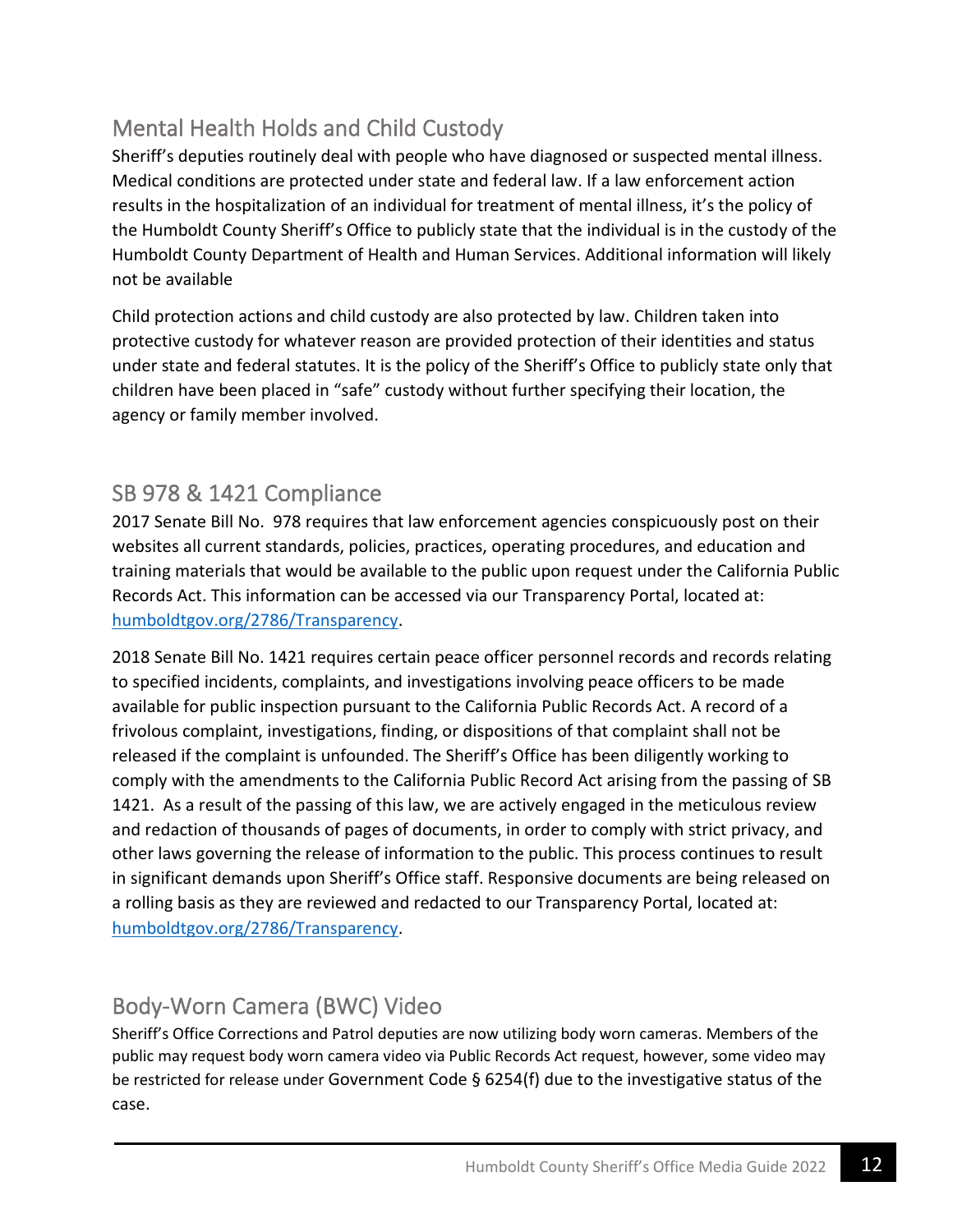#### Critical Incident Video

2018 Assembly Bill No. 748 requires the release of video and audio recordings related to critical incidents in accordance with the California Public Records Act. Video and audio recordings related to critical incidents will be released upon a proper public record request and subject to delayed release, redaction, and other release restrictions as provided by law. A video or audio recording relates to a critical incident if it depicts an incident involving the discharge of a firearm at a person by a deputy or depicts an incident in which the use of force by a deputy against a person resulted in death or in great bodily injury (as defined by Penal Code § 243(f)(4)) (Government Code § 6254(f)(4)).

Disclosure of critical incident recordings during active criminal or administrative investigations may be delayed as follows if disclosure would substantially interfere with the investigation, such as by endangering the safety of a witness or a confidential source:

- Disclosure may be delayed up to 45 days from the date the Office knew or reasonably should have known about the incident.
- Delay of disclosure may continue after the initial 45 days and up to one year if the Office demonstrates that disclosure would substantially interfere with the investigation.
- Any delay of disclosure longer than one year must be supported by clear and convincing evidence that disclosure would substantially interfere with the investigation (Government Code § 6254(f)(4)).

The Sheriff's Office has been diligently working to comply with the amendments to the California Public Record Act arising from the passing of AB 748. As a result of the passing of this law, we are actively engaged in the meticulous review and redaction of video and audio related to these cases to comply with strict privacy, and other laws governing the release of information to the public. Responsive media is being released on a rolling basis as they are reviewed and redacted to our Transparency Portal, located at: [humboldtgov.org/2786/Transparency.](https://humboldtgov.org/2786/Transparency)

#### AB 459 Compliance

2017 Assembly Bill No. 459 specifies that the Public Records Act does not require disclosure of a video or audio recording that was created during the commission or investigation of the crime of rape, incest, sexual assault, domestic violence or child abuse that depicts the face, intimate body part or voice of a victim of the incident depicted in the recording. In the interest of victim privacy, these types of body worn camera video will not be released to the public.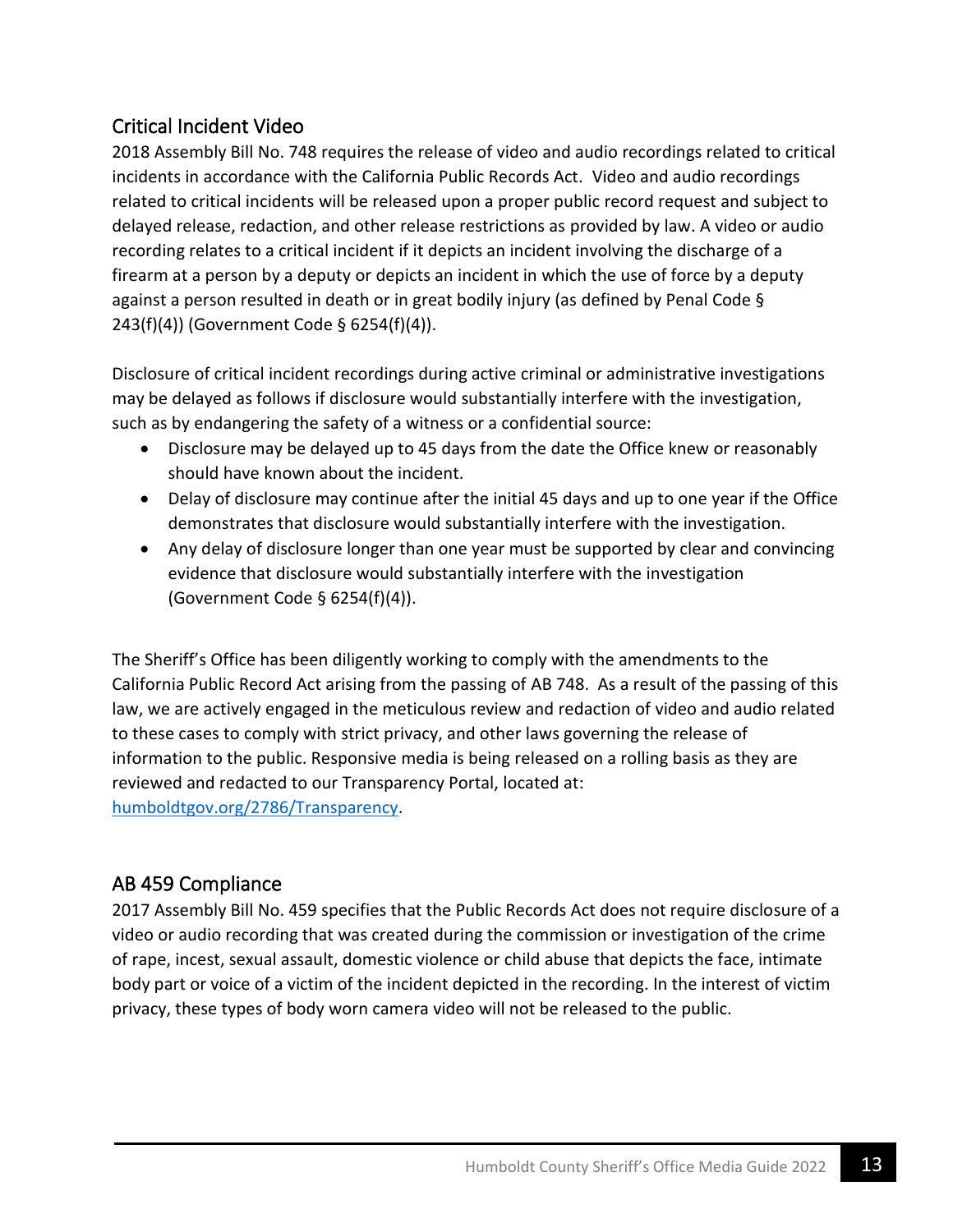## Frequently Asked Questions

- 1. Will the Humboldt County Sheriff's Office comment on incidents where the Sheriff's Office is assisting another agency? In cases where the Sheriff's Office is not the primary agency, you will be referred to the agency leading the investigation for incident details and public information releases. The Sheriff's Office may be able to provide you with some information confirming our assisting status, time we were contacted to assist, and the nature of our assistance. The Sheriff's Office has many mutual aid agreements and will respond to assist other agencies when requested. Although the Sheriff's Office may be assisting, so as not to jeopardize an ongoing investigation, we must refer any inquiries to the lead investigating agency.
- 2. Will the Sheriff's Office comment on issues affecting other local agencies?

Typically, no. The Sheriff's Office can only speak to issues that involve or directly impact our agency. Speculation about what's happening in other agencies would be inappropriate for our department. **The Sheriff's Office will not comment on a court case or any judicial process currently occurring within the Humboldt County Superior Court.**

3. Will the Sheriff's Office comment on new laws and proposed legislation?

The Humboldt County Sheriff's Office typically does not comment on or take a stance for or against proposed legislation or new laws. However, as an elected official, the Sheriff is at liberty to speak on these issues and may issue a comment based on perceived need. Inquiries for the Sheriff can be routed through the Public Information Office. Please note, the Sheriff may not be familiar with legislation that has just been proposed and may need time to review the legislation prior to making any sort of statement.

4. Why don't deputies always talk publicly about the cases they're working on?

Remember, deputies are also witnesses who may play an important role in courtroom testimony. The investigation and arrest are just part of an ongoing justice process. It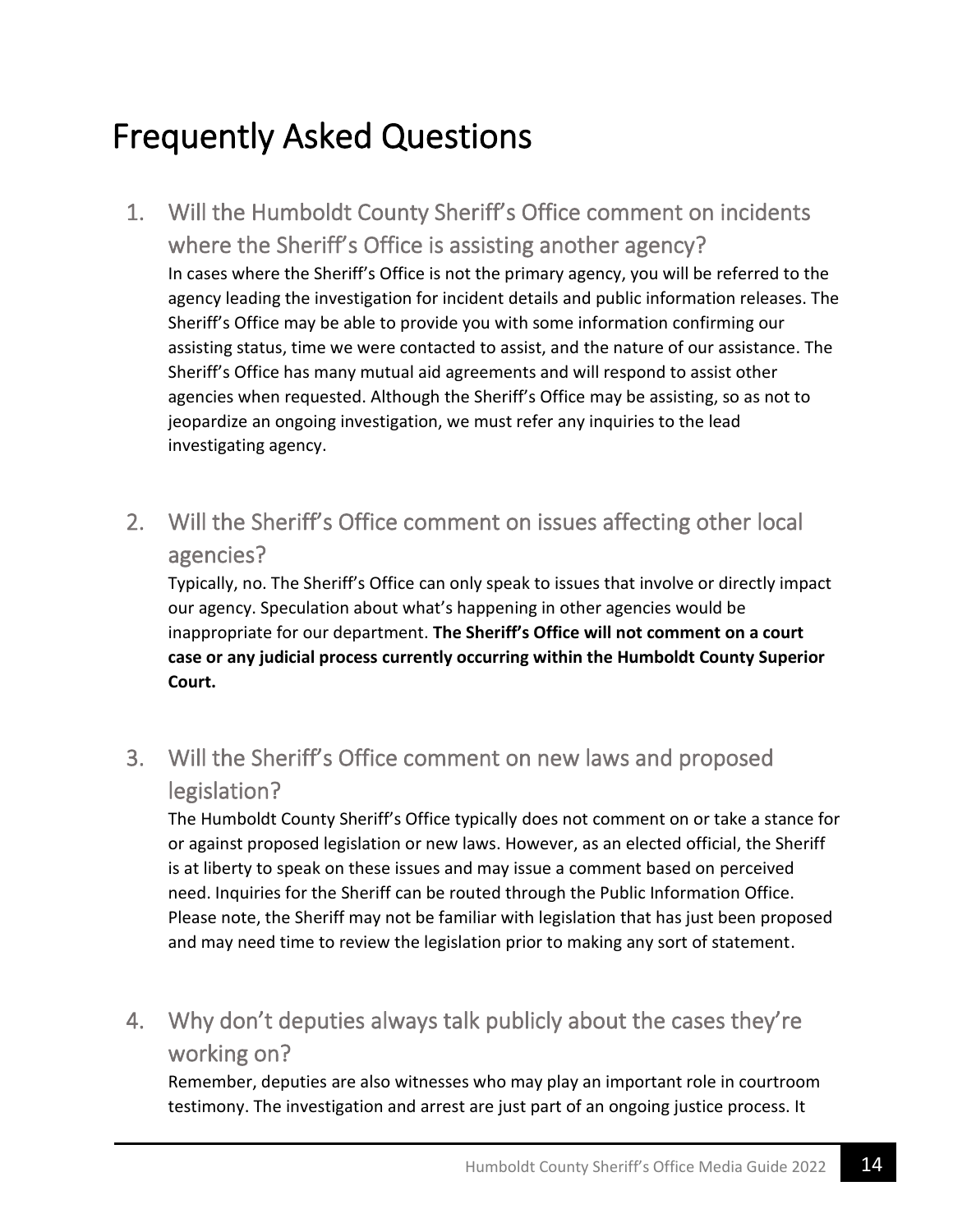may jeopardize the prosecution efforts for deputies to comment publicly about ongoing cases even after arrests. That's where the Public Information Officer can help you or you may need to call the District Attorney's Office for more information.

5. Will there be a special perimeter set up for media at crime scenes? Generally, no. If an area is safe for the media, it must also be safe for the public. The Sheriff's Office asks for media cooperation in working with deputies at a crime scene before the perimeter is set so as to ensure safety and not conflict with law enforcement operations. There may be times when the Public Information Officer will be able to escort media to areas prior to the area being opened to the public. That depends on safety and the operational needs of the investigation. The Public Information Officer for the incident will let you know if this opportunity is available.

Please note, members of the media are not allowed on private property without a property owner's consent. Refusing or failing to leave a property not open to the general public upon being requested to leave by a peace officer or owner is a violation of PC 602(o).

Additionally, media and members of the public will not be allowed inside a crime scene, even if it's public property, until the initial processing and investigation of the scene has concluded.

#### 6. Who do I talk to at an incident for more information?

Depending on the severity of the incident and media interest, the Public Information Officer may be on scene to brief media and assist with requests. In this case, you will be contacted by the Public Information Officer on scene.

If the Public Information Officer is not on scene, a sergeant on scene may be able to assist you by providing basic information. You will often be referred to contact the Public Information Officer for additional details. Please note, the priority during any incident is life safety and completion of the investigation. You may have to wait until a sergeant is available and the investigation allows, in order to speak with a representative at the scene of an incident. Our staff is not being rude or ignoring you, they are doing their jobs.

Sheriff's deputies are not authorized to speak with members of the media. You will be referred to the Public Information Officer if you contact a Sheriff's deputy for information.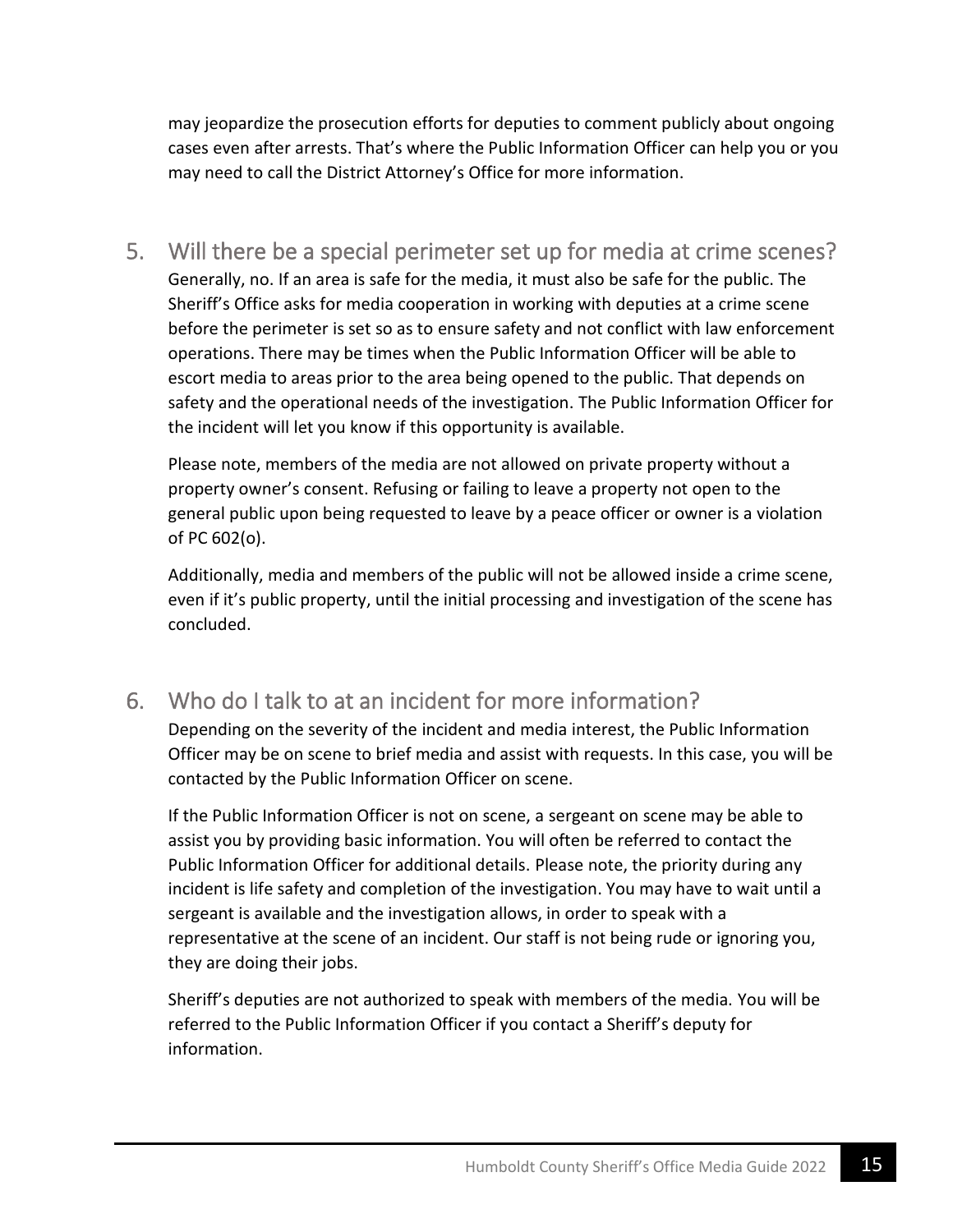#### 7. What is the difference between "detained" and "arrested / in custody"?

A person who is being detained on scene is someone that is involved in an incident and is being briefly held for questioning. This person is not at liberty to leave but is not under arrest. Detained persons may be taken into custody if probable cause is established to do so. Persons may also be briefly detained for officer safety purposes, for example, during the service of a search warrant or investigation of a crime scene involving many persons.

A person who is arrested, or in custody, is someone who has been placed under arrest for charges after a deputy develops probable cause.

#### 8. Why are some suspects cited and others arrested?

The decision to book a suspect into the Humboldt County Correctional Facility or to issue a citation on a misdemeanor charge varies on a case by case basis. A citation for a misdemeanor crime is considered an arrest, but without the booking process. Most misdemeanor cases are eligible for a citation, with the exception of certain offenses outlined in the California Penal Code. Misdemeanor warrants may also specify whether the suspect must be booked into a correctional facility or can be cited. When issued a citation, the suspect is required to appear in court for their arraignment on the date and time noted on the citation. Failure to appear may result in the issuing of a bench warrant that may not be citable.

Due to the impacts of AB 109, the Prison Realignment Act of 2011, the Humboldt County Correctional Facility is commonly at or near capacity nearly every day. When a suspect is booked into the facility, they undergo a risk assessment that determines their risk for reoffending. Depending on their score for this assessment, among other qualifiers, the suspect may be booked and then released with a Promise to Appear in court.

Suspects of felonies and major crimes are almost always booked into the Correctional Facility.

#### 9. Why can't the Sheriff's Office release medical conditions?

Several reasons. HIPAA, the Health Insurance Portability and Accountability Act of 1996 provides people with privacy regarding their medical conditions. Victim or family approval is necessary for the public release of medical information which is often unattainable during the time law enforcement is involved in an incident.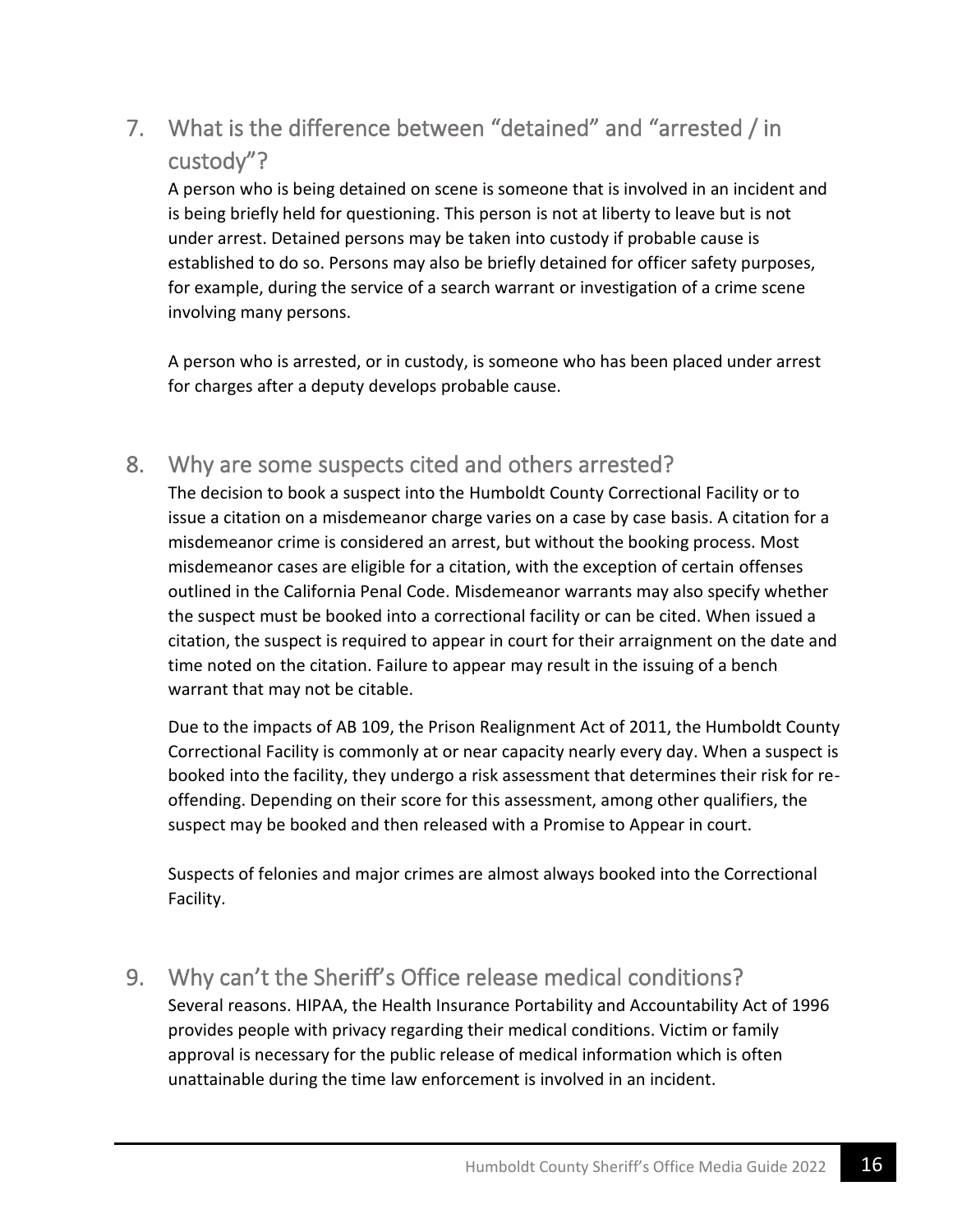Also, medical conditions and regular updates on people's medical conditions may not be part of a deputy's investigation. In other words, if the office doesn't have that information as part of an investigation, we don't have it to release.

Again, the Sheriff's Office releases what we know and what is within the professional scope of a law enforcement investigation. That means you will often receive a very general description of injuries sustained at a crime or accident scene, or those injuries may simply be described as "non-life threatening" or "life threatening".

Most of the time, the Humboldt County Sheriff's Office will be unable to provide you with medical conditions or updates. This also includes if someone's injuries required surgery, if they have been released from the hospital, if they have been transported out of the area for additional care, or other specifics regarding medical treatment.

Additionally, for victim privacy, it is our policy to not give out the name of the hospital in which the victim was transported. Instead, we will refer to it as "a local hospital".

#### 10. When does the Sheriff's Office request the public's help with a Missing Person case?

When deputies have evidence that a person is in danger. That means there is evidence of foul play, health or medical issues, etc. The Sheriff's Office typically does not issue press releases for runaway juveniles or voluntary missing persons. Media assistance when requested to locate a missing person is greatly appreciated.

Humboldt County (including all law enforcement agencies) averages over 900 missing persons reports each year. About 60% of those reported missing are children. Over 90% of those children are located or return home because the majority of them exhibit incorrigible runaway type behavior; many of whom commit this type of behavior numerous times with a new report being generated each time. This can skew the data. About 80% of missing adults are either located, return home, or are voluntarily missing. Approximately 1.5-2% are found deceased for various reasons which become part of our investigation.

All missing persons are entered by the Sheriff's Office into the National Crime Information Center (NCIC), and into the Missing and Unidentified Persons System (MUPS). NCIC allows any officer in the country to find out immediately if they find someone who has been reported missing.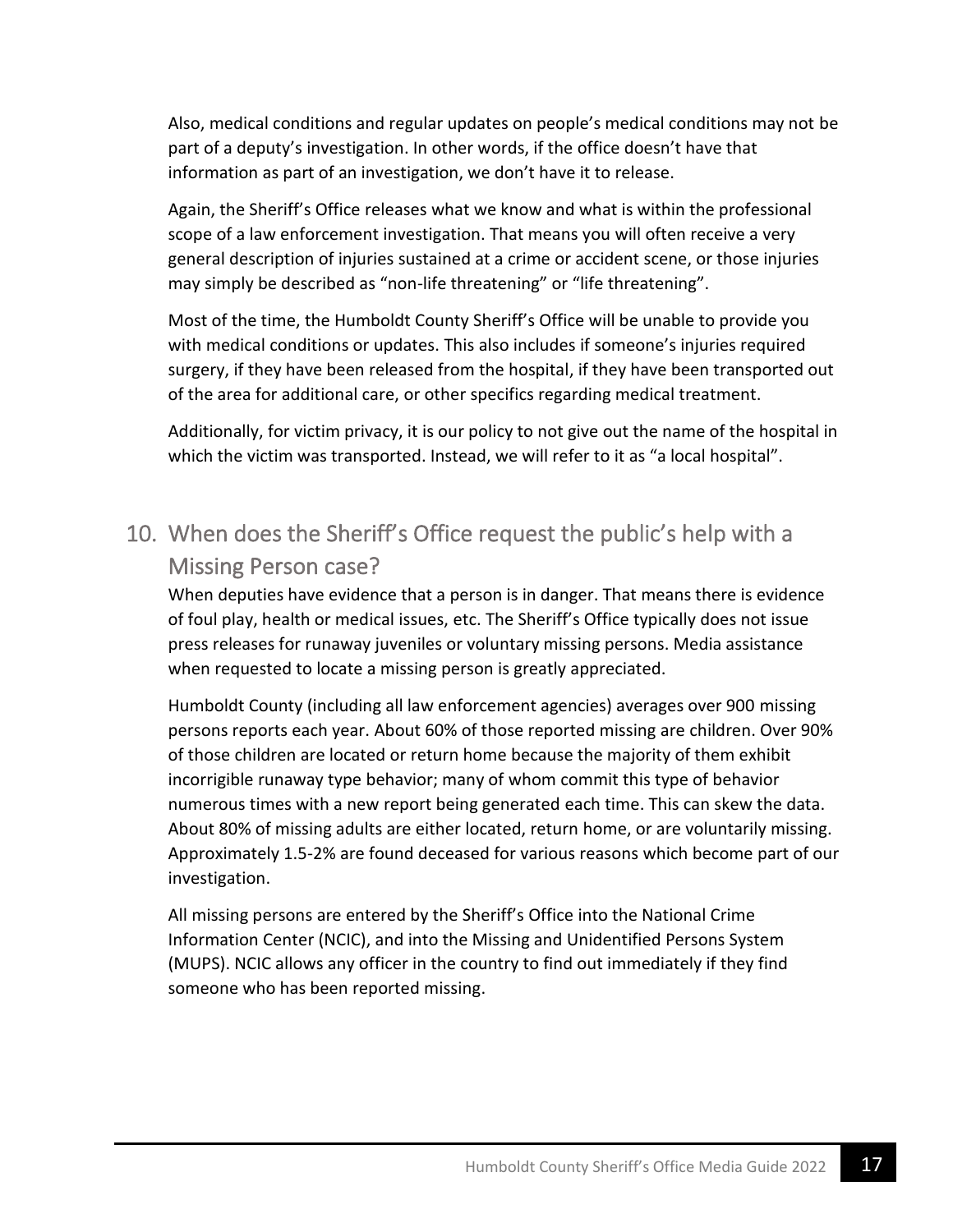#### 11. Why isn't an AMBER Alert sent out for every missing child?

Issuing an AMBER Alert requires very specific criteria that does not apply to many missing juvenile situations in Humboldt County. An AMBER alert will be utilized if all of the below are true:

- A child is known or suspected by law enforcement officials to have been abducted.
- The child is 17 years of age or younger.
- Law enforcement must believe the child is in imminent danger of serious bodily harm or death.
- There must be enough descriptive information to believe that an AMBER Alert will assist in the recovery of the child.

#### 12. What if I get a tip about an ongoing investigation?

This will happen! Sometimes the tips have good information, sometimes, not so good. If you ask about something deputies are currently investigating and the Sheriff's Office has not made a formal press release on the information, chances are we will not be in a position to comment, confirm or even deny the tip. However, it never hurts to ask, and we will try to accommodate you as best as we can if we are able to release the information.

Please note, releasing news about an ongoing investigation prematurely, piecemeal, or without context could jeopardize the investigation, deputy, public safety, or the possibility of a successful prosecution. Although the Sheriff's Office works hard to assist local media, working toward justice for victims and their families and the needs of the criminal investigation must be the Office's priority. It is the policy of the Sheriff's Office to only release information regarding ongoing investigations as it is in the best interest of that investigation.

Sometimes reporters may receive a crime tip that has not been reported to law enforcement. Please follow the proper channels to report this information by either calling our main line at (707) 445-7251, our Crime Tip Hotline at (707) 268-2539, or reporting it online at [humboldtgov.org/1380/Online-Reporting](https://humboldtgov.org/1380/Online-Reporting).

#### 13. Can the Sheriff's Office help me set up an interview with a crime victim?

No. The Sheriff's Office typically will not assist in setting up interviews with crime victims, nor will we pass along your information to them. It is our policy to protect victim information. Certainly, victims' or witness' accounts add compelling content to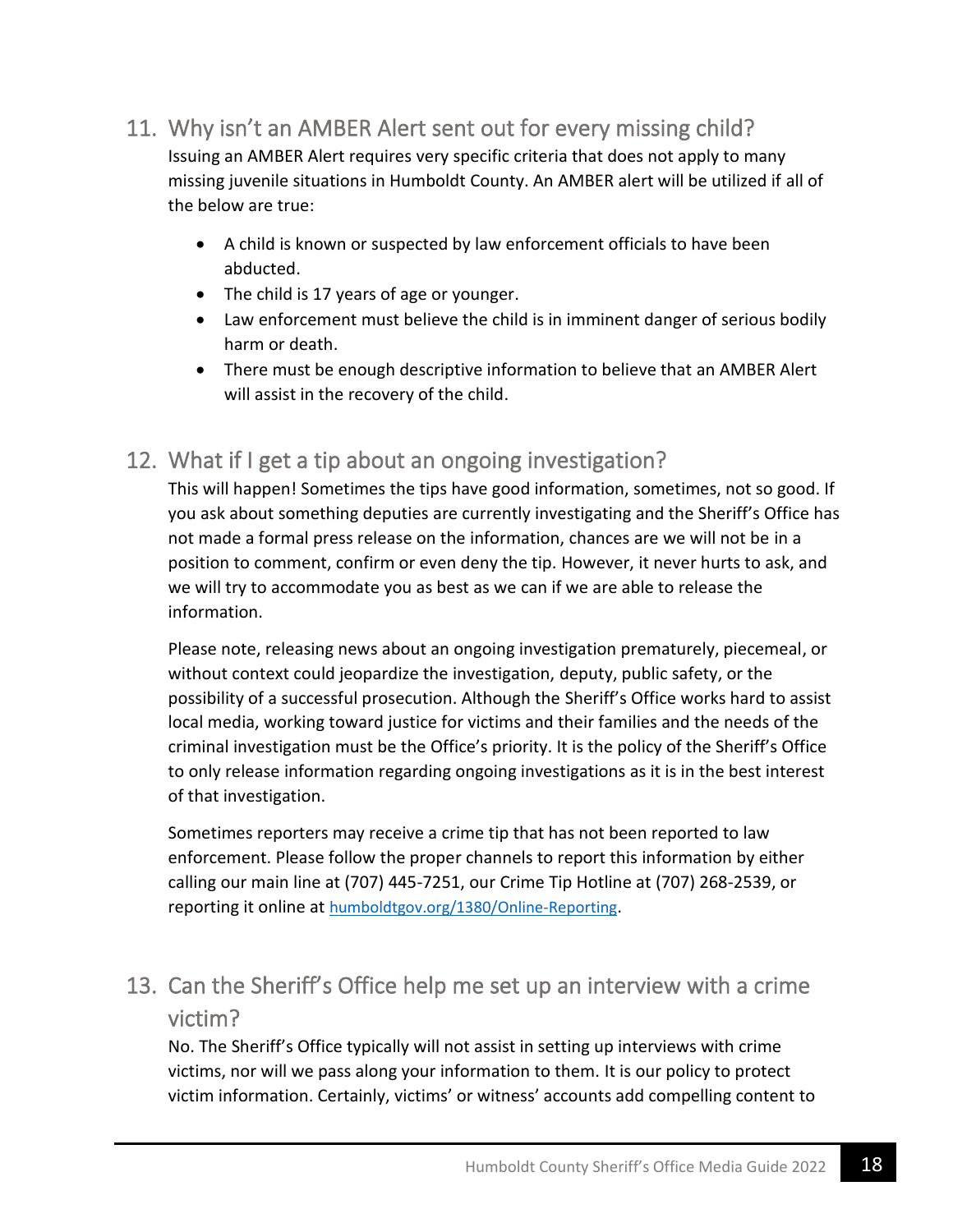news stories, but providing that is simply not something the department can do. In addition to legal protections, the department has a professional and ethical interest in preserving a victim's dignity and privacy.

In special circumstances, such as a successful search and rescue operation receiving an abundance of national and international media attention, to protect the family of involved parties from harassment and overwhelming phone calls we may compile a list of media requests and provide them to the family. The family will then have the opportunity to decide who they want to speak with and will arrange those interviews themselves. This is determined on a case by case basis.

#### 14. Can a deputy invite a reporter onto private property to view a crime scene or witness a search warrant?

No. Courts have ruled that a law enforcement officer must have the permission of the property owner to allow media onto private property. We receive several requests each year for members of the media to accompany Sheriff's deputies on search warrantsparticularly cannabis related warrants. We are unable to accommodate these requests due to their status of private property. The Sheriff's Office may be able to accommodate you if the search warrant takes place on public property. Media and the public will not be allowed inside a crime scene, even if it's public property, until the initial processing and investigation of the scene has concluded.

15. How do I find out information about a case that's gone to court? The Humboldt County Sheriff's Office deals with the investigative phase of a case. After a suspect has been arraigned, inquiries must go to the courts or prosecutors. The Sheriff's Office cannot provide arraignment dates, court dates, or other court updates. The Sheriff's Office also will not comment on ongoing court cases or litigation. To obtain information regarding a court case, contact the Humboldt County Superior Court, Court Clerk's Office at 421 I St., Eureka, CA or call (707) 445-7256. If you are the victim of the case in which you are inquiring, contact the Humboldt County District Attorney's Office at 825 5th Street, 4th Floor, Eureka, CA or call (707) 445-7411.

#### 16. What if I have a question about an incident that occurred a long time ago?

Please provide as much specific information as possible about the incident to the Sheriff's Public Information Office. Please provide information like times, places, or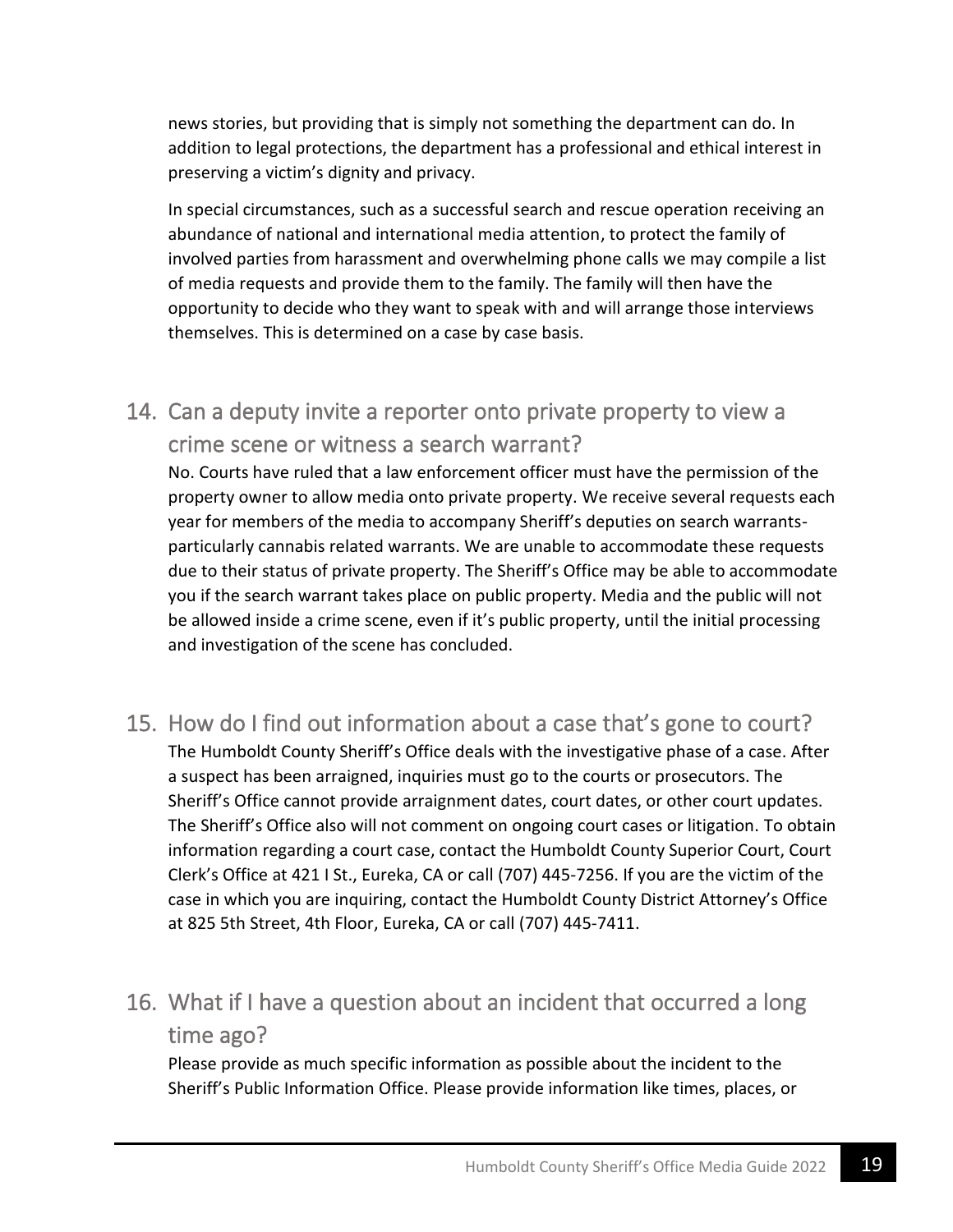names, and we will try to track the incident down and provide you the information. If you are looking for information about a particular suspect or arrest, it is helpful if you can also provide their birth date. You may have to file a CPRA request if we do not have those files readily available.

- 17. Why don't deputies make reports on everything they respond to? Sheriff's deputies are charged with addressing criminal matters. Civil situations like neighbor disputes over property lines, water disputes, landlord-tenant disputes, and Fire or EMS assists often do not result in police reports. Some incidents like construction accidents, falls, etc. may be medical calls and deputies respond to assist or direct traffic, but if no criminal activity is apparent, deputies may not write out a report.
- 18. When is a spokesperson from the Sheriff's Office available to grant interviews?

The Sheriff's Office receives many requests for media interviews. We try to accommodate them as best we can. Typically, detectives working the case are not available for media interviews for reasons that go directly to the needs of the investigation. The Public Information Officer or another designated spokesperson may be available for media interviews. While the Public Information Officer handles the majority of media interviews, our office will work to align you with a subject matter expert for stories regarding policy, procedure, or other operation specifics. Interviews with the Sheriff are available upon request and will be granted depending on scheduling and subject matter.

There are some times when a spokesperson from the Sheriff's Office may NOT be available:

- If a suspect has already been arraigned in court, the Sheriff's Office must refer you to the District Attorney's Office. We work closely with prosecutors toward successful prosecution of criminal suspects and once a case is in court, public information must come from the court process.
- The Sheriff's Office cannot comment on a case that is under investigation by another agency.
- The Sheriff's Office may not be able to comment on topics that do not affect or directly impact the office. Our mission is to responsibly educate citizens on public safety issues. To continue to be a trusted, accurate source of information, questions that require speculation will not be answered.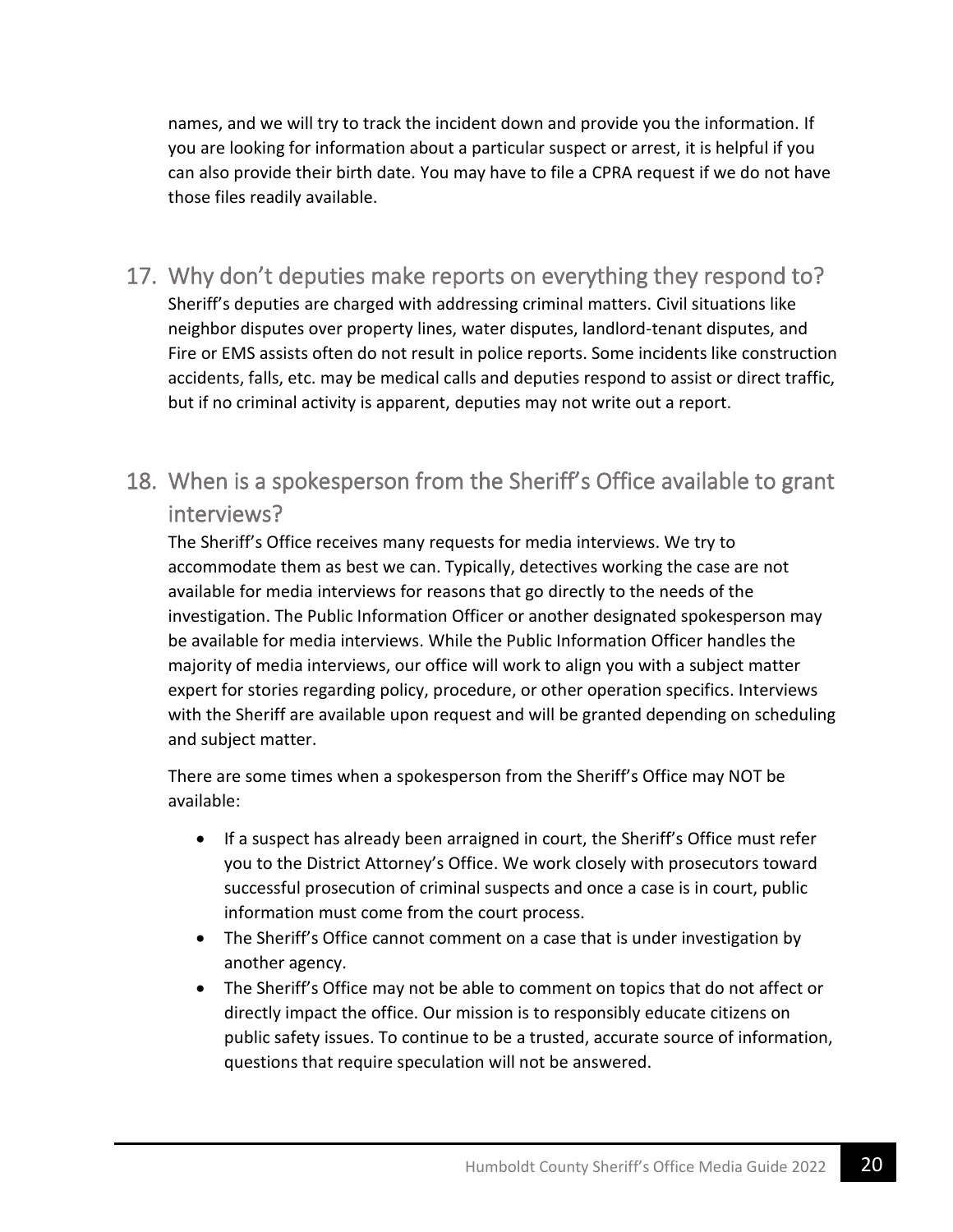#### 19. What if I have a security question involving a school?

The Humboldt County Sheriff's Office works closely with our local school systems. School security, however, is at the direction of the school district and we must refer you to them for your school security questions.

**Regarding lockdowns:** It is at the school's discretion to go into lockdown during a developing situation. The Sheriff's Office may not be able to confirm if a school is on lockdown. Please contact the school directly for lockdown information and procedures.

**Regarding disciplinary actions at schools:** Often, a school district may choose to take disciplinary action for student matters rather than pursuing criminal action. The Humboldt County Sheriff's Office cannot comment on disciplinary action taken by schools, even if we were called to assist.

Please note, we can release very little about crimes involving juveniles. We will not be able to confirm if a juvenile is the captain of a local school's sports team, what their scholastic and behavioral history is like, or even their status as a student at the school.

#### 20. What about a security question regarding Cal Poly Humboldt?

Cal Poly Humboldt is served by its own police department, Cal Poly Humboldt University Police. All criminal incidents occurring on the Cal Poly Humboldt campus will be referred to the university's Police Department. Additionally, the Arcata Police Department serves the areas surrounding Cal Poly Humboldt within the City of Arcata limits. The Sheriff's Office may respond to incidents within the City of Arcata or Cal Poly Humboldt only in an agency assist capacity. We will not be able to release information about those incidents. For campus security policies and general procedures, contact University Police.

#### 21. What if I have a question about airport security at the Arcata-Eureka Airport?

The Humboldt County Sheriff's Office provides law enforcement services to the Arcata-Eureka Airport. If a criminal action is taken, information will be released by the department. Airport Security is under the direction of Airport Administration and the Federal Transportation Security Administration.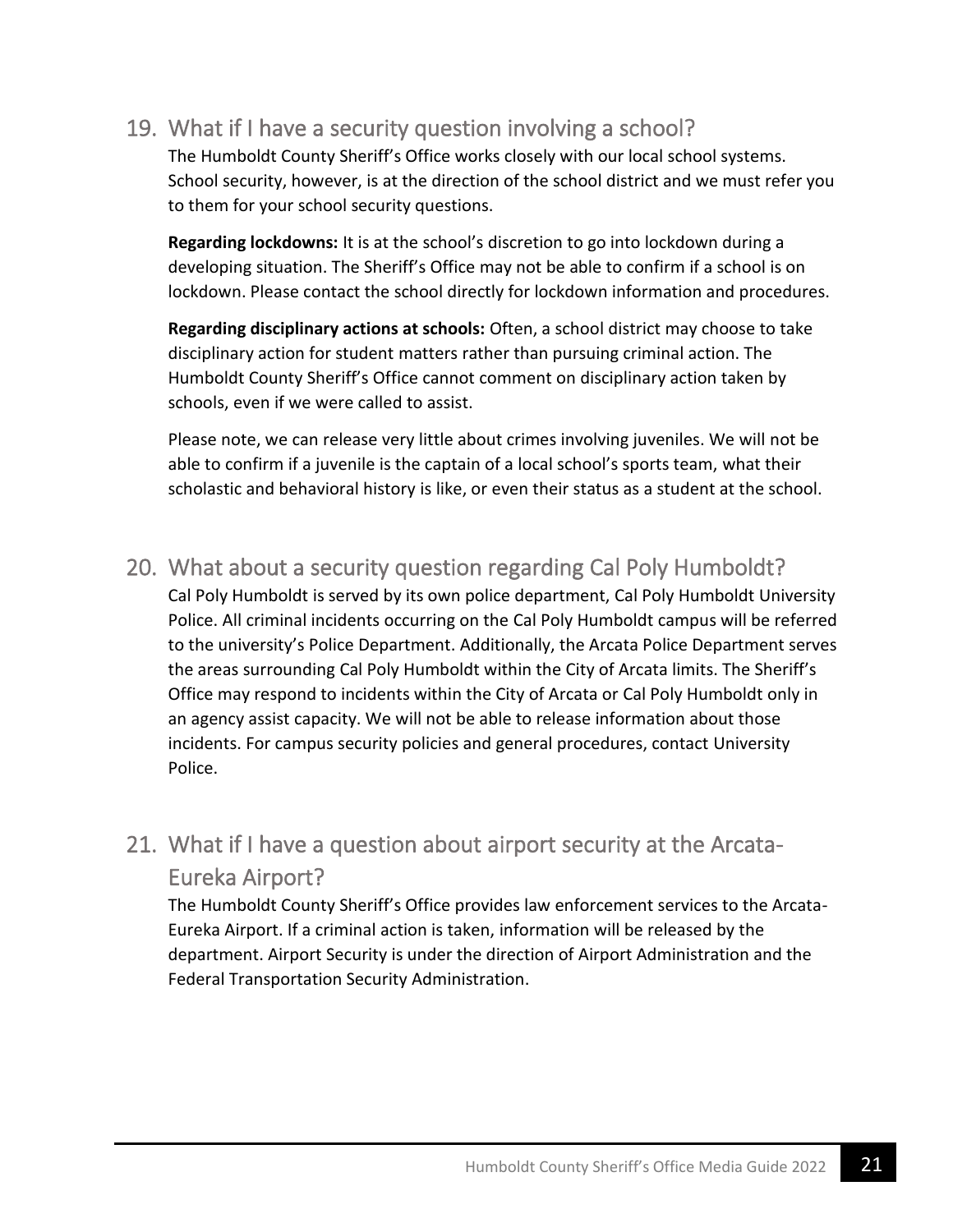#### 22. How can I get a copy of a written police report?

When a reporter calls the Sheriff's Public Information Office and asks about a particular incident, the Public Information Officer releases information from the actual police report. Some details may not be immediately available due to the ongoing investigation. The Public Information Officer will provide you with all the information that is publicly releasable on the case.

Only specific individuals are entitled to copies of cases/reports and other information gathered during a law enforcement criminal investigation as defined in California Government Code § 6254(f): the victims of an incident, or an authorized representative thereof, an insurance carrier against which a claim has been or might be made, and any person suffering bodily injury or property damage or loss as a result of the below listed crimes.

If you meet the above criteria, please use our online Records Request Form or download the PDF version from our website a[t humboldtgov.org/2641/Records-Unit](humboldtgov.org/2641/Records-Unit) and return to the Humboldt County Sheriff's Office Main Station or via email at sheriffrecords@co.humboldt.ca.us. Following completion of this form, your request will be processed by the Humboldt County Sheriff's Office Records Division within 7 to 10 business days. You will be notified when records are available for pick up.

Please be advised that there may be a fee associated with the production of records. Fees must be paid upon receipt of records, in person or via mail, cash or check only. All fees are due at the time of pick up.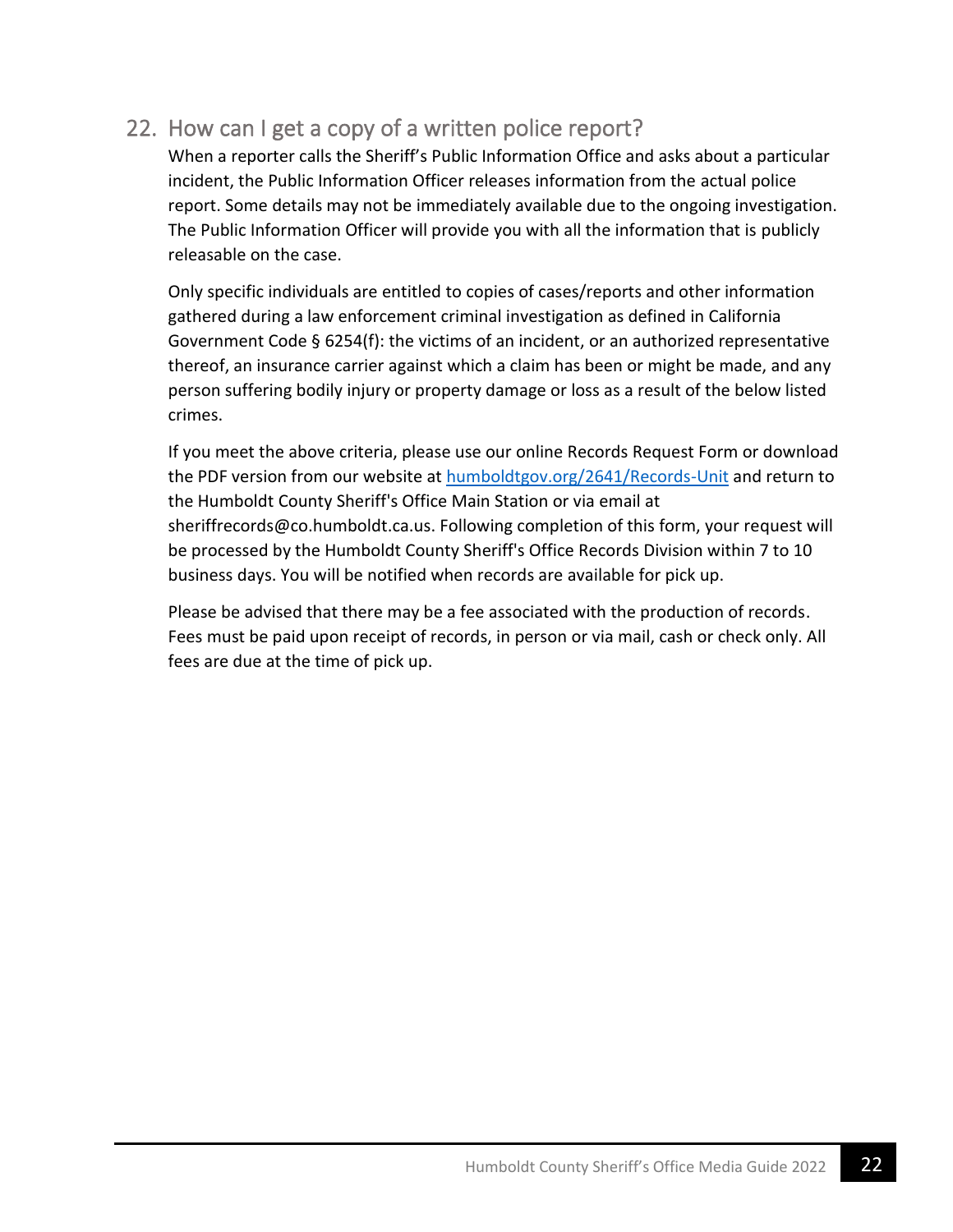## Where We're Located

Humboldt County Sheriff's Office Main Station / Correctional Facility

826 Fourth Street Eureka, CA 95501 Phone: (707) 445-7251

Animal Control / Animal Shelter

980 Lycoming McKinleyville, CA 95519 Phone: (707) 840-9132

#### Coroner's Office

3012 I St. Eureka, CA 95501 Phone: (707) 445-7242

#### Garberville Station

715 Cedar Street, Suite B Garberville, CA 95542 Phone: (707) 923-2761

McKinleyville Station

1608 Pickett Road McKinleyville, CA 95519 Phone: (707) 839-6600

#### Willow Creek Station

80 Country Club Drive Willow Creek, CA 95573 Phone: (530) 629-1025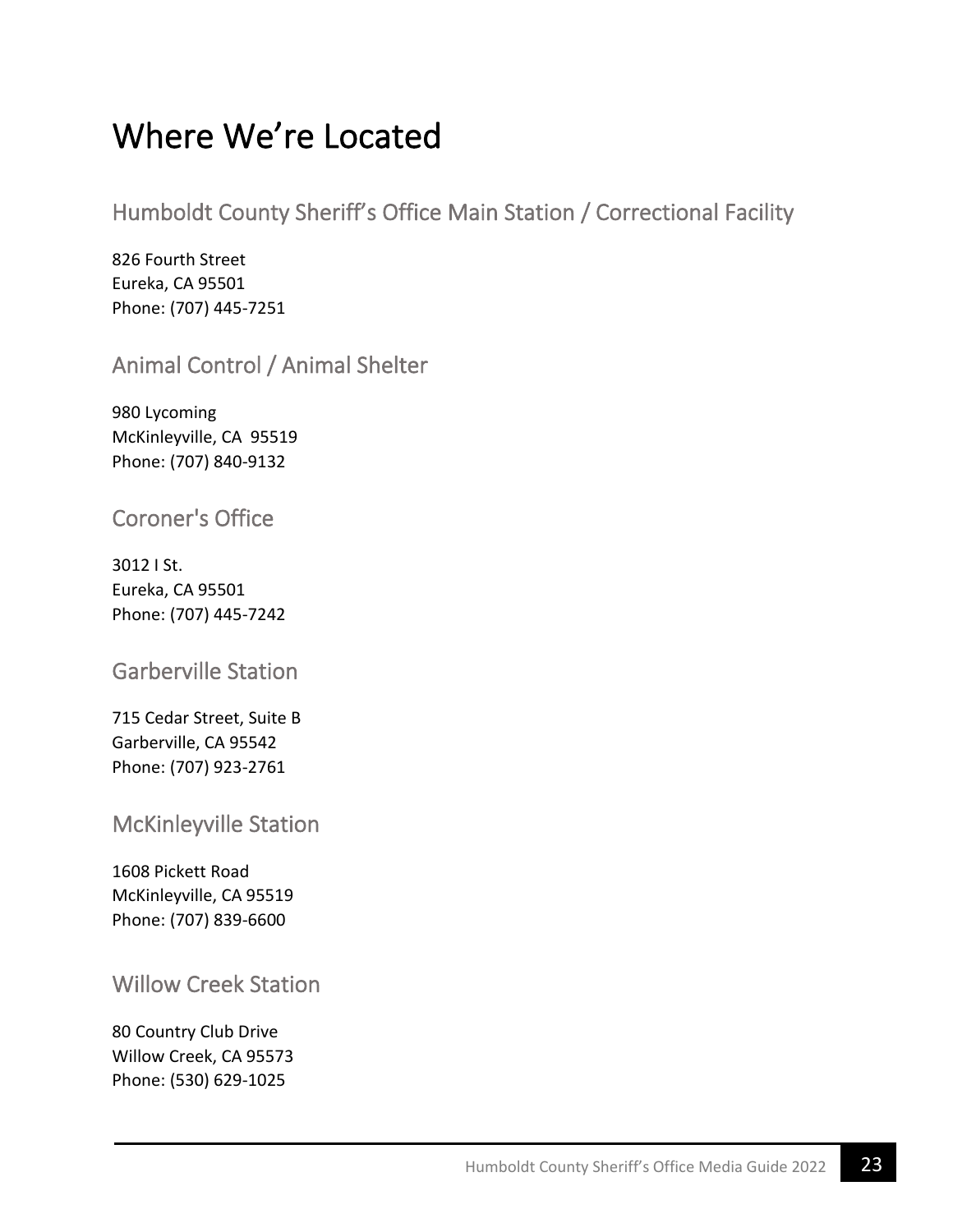## Humboldt County Sheriff's Office Organizational Command Structure



*NOTE: Command structure current as of April 2022. Changes in staffing may cause this structure to become out of date. Please confirm with our agency on proper staff titles when citing sources.*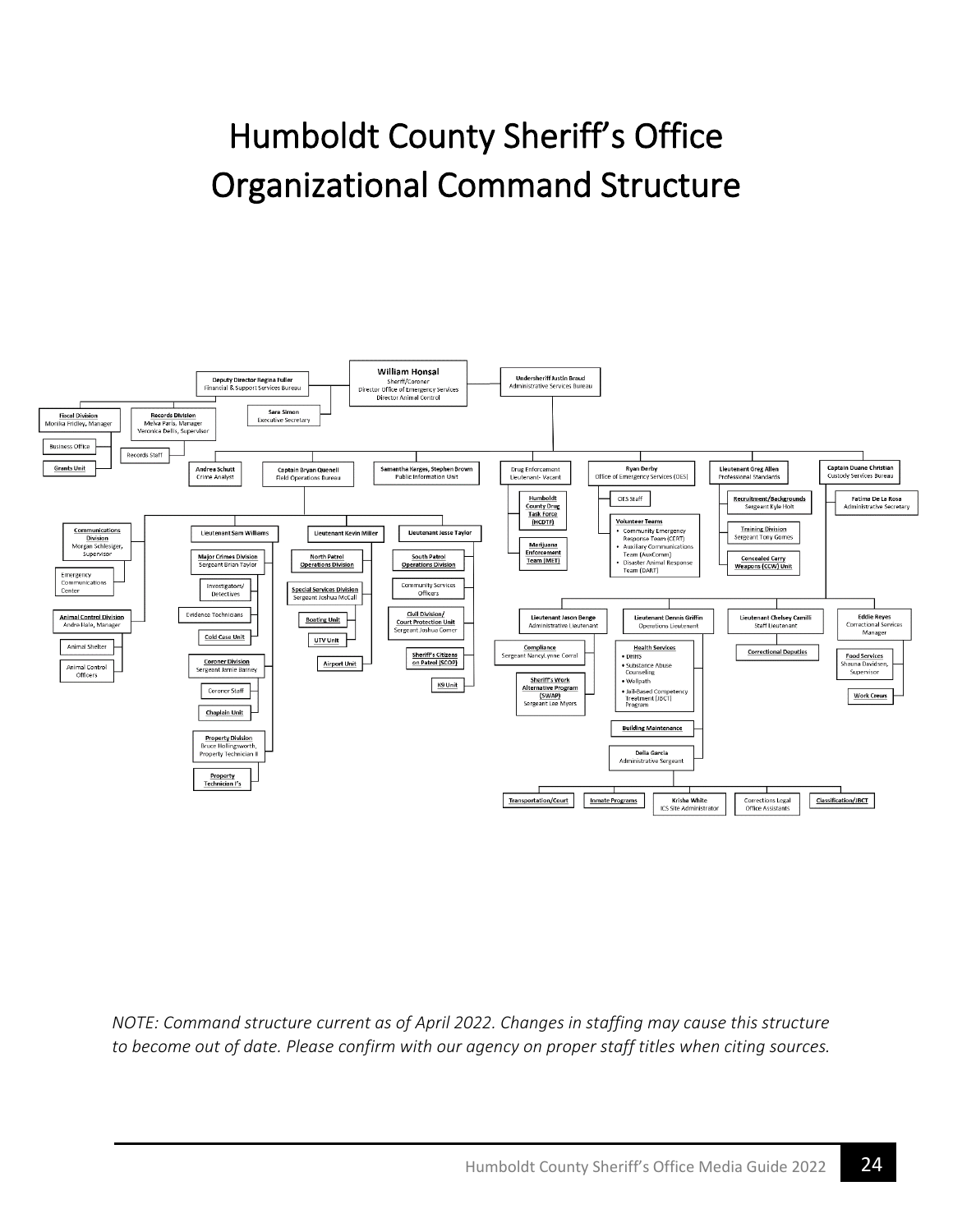## Humboldt County Sheriff's Office Frequently Used Signals for Radio Communication

| CODE 1                      | Normal response, or at your convenience.                                                                                                                                                                       |
|-----------------------------|----------------------------------------------------------------------------------------------------------------------------------------------------------------------------------------------------------------|
| CODE <sub>2</sub>           | Immediate response, and in such a manner as will enable the unit to safely arrive at<br>the scene as soon as possible, while observing all traffic laws and without the use of<br>emergency lights and sirens. |
| CODE <sub>3</sub>           | Immediate and in such a manner as will enable the responding officers to safely arrive<br>at the scene as quickly as possible, allowing the use of red lights and siren for<br>obtaining right-of-way.         |
| CODE 4                      | No further assistance needed.                                                                                                                                                                                  |
| CODE <sub>5</sub>           | Stakeout / observation.                                                                                                                                                                                        |
| CODE 6-IDA                  | Infraction warrant                                                                                                                                                                                             |
| CODE 6-MARY                 | Misdemeanor Warrant                                                                                                                                                                                            |
| CODE 6-FRANK Felony Warrant |                                                                                                                                                                                                                |
| CODE 7                      | Meal break                                                                                                                                                                                                     |
| CODE 14                     | Dangerous / combative / violent subject                                                                                                                                                                        |
| CODE 30                     | This code will be used only when a Deputy has been injured or is likely to be injured, or<br>otherwise needs emergency assistance.                                                                             |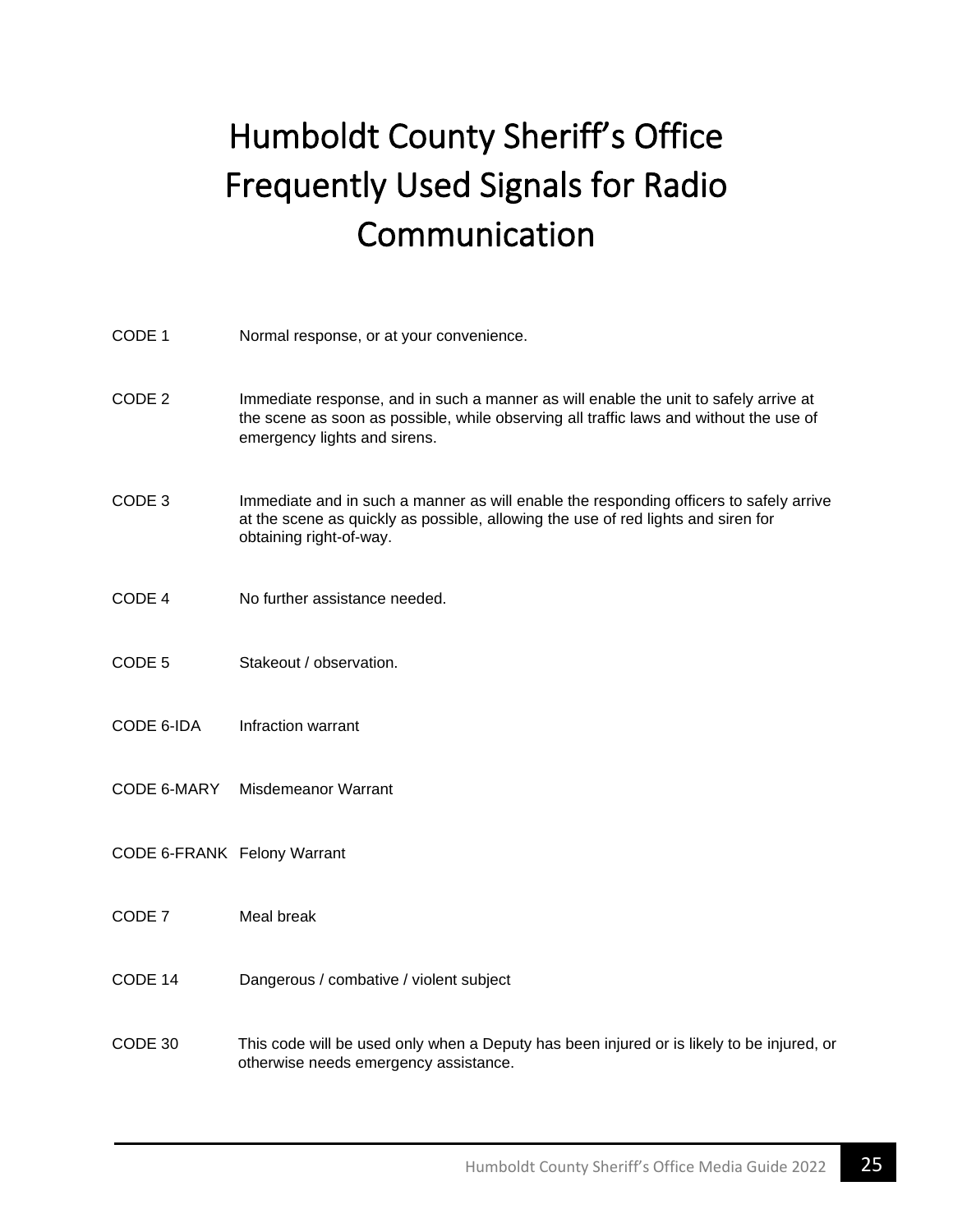| CODE 33   | Restrict radio traffic.                                                                                                   |
|-----------|---------------------------------------------------------------------------------------------------------------------------|
| CODE 87   | A request to speak to another mobile unit on the main frequency.                                                          |
| $10-6$    | Busy.                                                                                                                     |
| $10 - 14$ | Provide transportation                                                                                                    |
| $10 - 15$ | Subject in custody ("X" will be used to denote female subjects; "J" denotes juvenile).                                    |
| $10 - 19$ | Return to the office                                                                                                      |
| $10 - 21$ | Telephone request                                                                                                         |
| $10-27$   | Driver's license check.                                                                                                   |
| 10-28     | Registration check.                                                                                                       |
| 10-29     | Check for wants / warrants on a subject, vehicle, or property. "Local" denotes a<br>local wants and probation check only. |
| $11 - 44$ | A reported death, or dead body.                                                                                           |
| 87 Unit   | A request to meet with another unit in the field.                                                                         |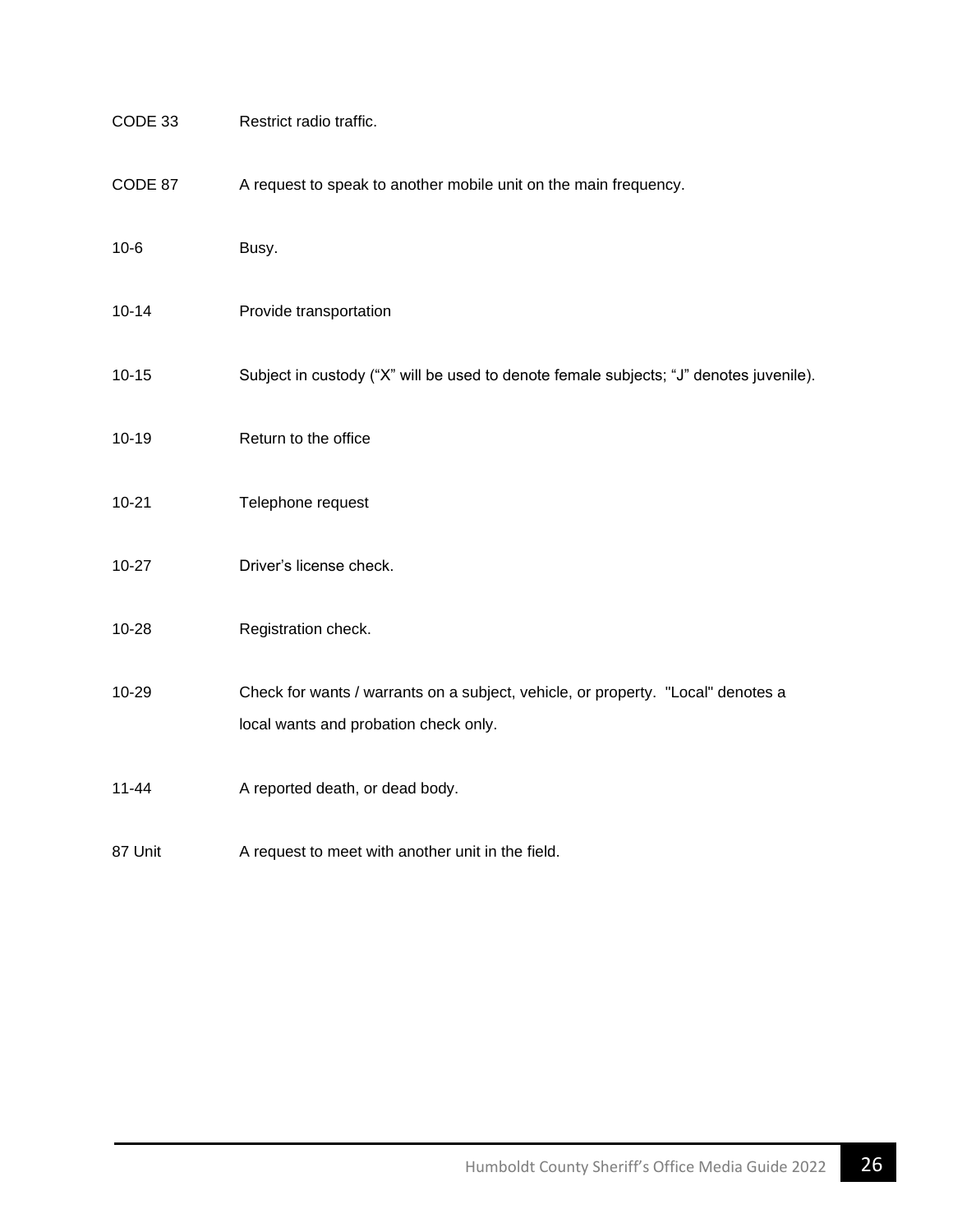## Humboldt County Sheriff's Office Frequently Used Acronyms

| ABC           | ALCOHOL BEVERAGE CONTROL                                   |
|---------------|------------------------------------------------------------|
| <b>APD</b>    | <b>ARCATA POLICE DEPARTMENT</b>                            |
| ATL           | ATTEMPT TO LOCATE                                          |
| BAC           | <b>BLOOD ALCOHOL CONTENT</b>                               |
| CAD           | <b>COMPUTER AIDED DISPATCH</b>                             |
| C.I.D.        | CRIMINAL INVESTIGATIONS DIVISION                           |
| <b>CCW</b>    | CARRYING CONCEALED WEAPON                                  |
| <b>CLEMAR</b> | CAL L/E MUTAL AID RADIO                                    |
| <b>CPRA</b>   | <b>CALIFORNIA PUBLIC RECORDS ACT</b>                       |
| <b>CPS</b>    | <b>CHILD PROTECTIVE SERVICES</b>                           |
| <b>CSO</b>    | <b>COMMUNITY SERVICES OFFICER</b>                          |
| <b>CWP</b>    | <b>CONCEALED WEAPONS PERMIT</b>                            |
| CWS           | <b>CHILD WELFARE SERVICES</b>                              |
| DL            | <b>DRIVER'S LICENSE</b>                                    |
| DOB.          | DATE OF BIRTH                                              |
| DV            | <b>DOMESTIC VIOLENCE</b>                                   |
| EOD           | EXPLOSIVE ORDNANCE DISPOSAL TEAM (BOMB SQUAD)              |
| EPD           | <b>FUREKA POLICE DEPARTMENT</b>                            |
| <b>ETA</b>    | ESTIMATED TIME OF ARRIVAL                                  |
| F&W OR F&G    | CALIFORNIA DEPARTMENT OF FISH AND WILDLIFE / FISH AND GAME |
| <b>FOPD</b>   | FORTUNA POLICE DEPARTMENT                                  |
| FU            | <b>FOLLOW UP</b>                                           |
| HBD           | <b>HAS BEEN DRINKING</b>                                   |
| HCCF          | HUMBOLDT COUNTY CORRECTIONAL FACILITY                      |
| <b>HCSO</b>   | HUMBOLDT COUNTY SHERIFF'S OFFICE                           |
| IA.           | <b>INTERNAL AFFAIRS</b>                                    |
| IFO.          | <b>IN FRONT OF</b>                                         |
| IP.           | <b>INVOLVED PARTY</b>                                      |
| ITA           | IN THE AREA                                                |
| JEO           | <b>JUST EAST OF</b>                                        |
| JNO           | <b>JUST NORTH OF</b>                                       |
| JSO           | <b>JUST SOUTH OF</b>                                       |
| JWO           | <b>JUST WEST OF</b>                                        |
| K9            | <b>CANINE UNIT</b>                                         |
| <b>MDT</b>    | <b>MOBILE DATA TERMINAL</b>                                |
| <b>NAC</b>    | NORTH AREA COMMAND / MCKINLEYVILLE SUBSTATION STATION      |
| <b>NAWAS</b>  | NATIONAL AUTO WEATHER ALERT SYSTEM                         |
|               |                                                            |